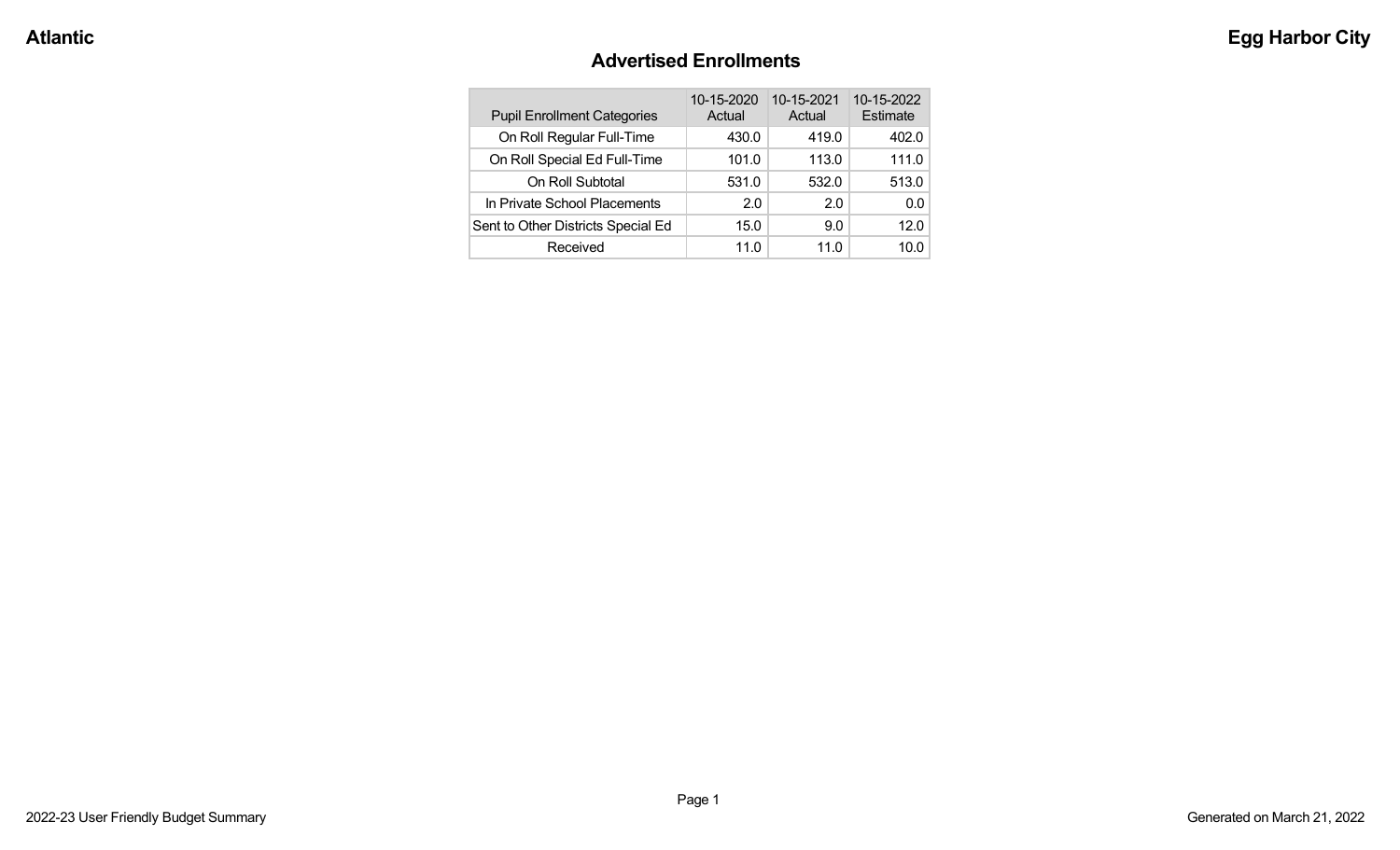#### **Advertised Revenues**

| <b>Budget Category</b>                            | Description                                                      | Account | 2020-21<br>Actual | 2021-22<br>Revised | 2022-23<br>Proposed |
|---------------------------------------------------|------------------------------------------------------------------|---------|-------------------|--------------------|---------------------|
|                                                   | Local Tax Levy                                                   | 10-1210 | 2,886,917         | 2,886,917          | 2,886,917           |
|                                                   | <b>Total Tuition</b>                                             | 10-1300 | 54,197            | 26,594             | 15,000              |
| <b>General Fund Revenues from Local Sources</b>   | <b>Unrestricted Miscellaneous Revenues</b>                       | 10-1XXX | 23,873            | 25,000             | 25,000              |
|                                                   | Interest Earned on Capital Reserve Funds                         | 10-1XXX | 869               | $\Omega$           | -C                  |
|                                                   | <b>Total Revenues from Local Sources</b>                         |         | 2,965,856         | 2,938,511          | 2,926,917           |
|                                                   | <b>Categorical Transportation Aid</b>                            | 10-3121 | 123,396           | 123,396            | 123,396             |
|                                                   | Extraordinary Aid                                                | 10-3131 | 7,119             | U                  |                     |
|                                                   | <b>Categorical Special Education Aid</b>                         | 10-3132 | 267,087           | 267,087            | 267,087             |
| <b>General Fund Revenues from State Sources</b>   | <b>Equalization Aid</b>                                          | 10-3176 | 5,450,881         | 6,330,765          | 7,140,084           |
|                                                   | <b>Categorical Security Aid</b>                                  | 10-3177 | 224,238           | 224,238            | 224,238             |
|                                                   | <b>Other State Aids</b>                                          | 10-3XXX | 4,060             | O                  | 0                   |
|                                                   | State Reimbursements from Securing Our Childrens Future Bond Act | 10-3256 | 26,046            |                    | $\Omega$            |
|                                                   | <b>Total Revenues from State Sources</b>                         |         | 6,102,827         | 6,945,486          | 7,754,805           |
|                                                   | Medicaid Reimbursement                                           | 10-4200 | 37,929            | 22,407             | 27,004              |
| <b>General Fund Revenues from Federal Sources</b> | FFCRA/SEMI and ARRA/SEMI Revenue                                 | 10-4210 | 3,978             | $\Omega$           | $\Omega$            |
|                                                   | <b>Total Revenues from Federal Sources</b>                       |         | 41,907            | 22,407             | 27,004              |
|                                                   | <b>Budgeted Fund Balance-Operating Budget</b>                    | 10-303  | 0                 | 777,029            | 756,628             |
|                                                   | Withdrawal from Capital Reserve for Local Share                  | 10-307  |                   | $\Omega$           | 373,993             |
| <b>General Fund Revenues from Other Sources</b>   | <b>Other Financing Sources</b>                                   | 10-5XXX | 12,080            |                    | $\Omega$            |
|                                                   | <b>Adjustment for Prior Year Encumbrances</b>                    |         | $\Omega$          | 87,964             | $\Omega$            |
|                                                   | Actual Revenues (Over)/Under Expenditures                        |         | $-196,459$        | $\Omega$           | $\Omega$            |
| <b>General Fund Revenues</b>                      | <b>Total Operating Budget</b>                                    |         | 8,926,211         | 10,771,397         | 11,839,347          |
|                                                   | Scholarship Fund Revenue                                         | 20-1770 | 103               | 0                  | -0                  |
| Special Revenue Fund Revenues from Local Sources  | <b>Other Revenue from Local Sources</b>                          | 20-1XXX | 2,640             | $\Omega$           | 0                   |
|                                                   | <b>Total Revenues from Local Sources</b>                         | 20-1XXX | 2,743             | $\Omega$           | $\Omega$            |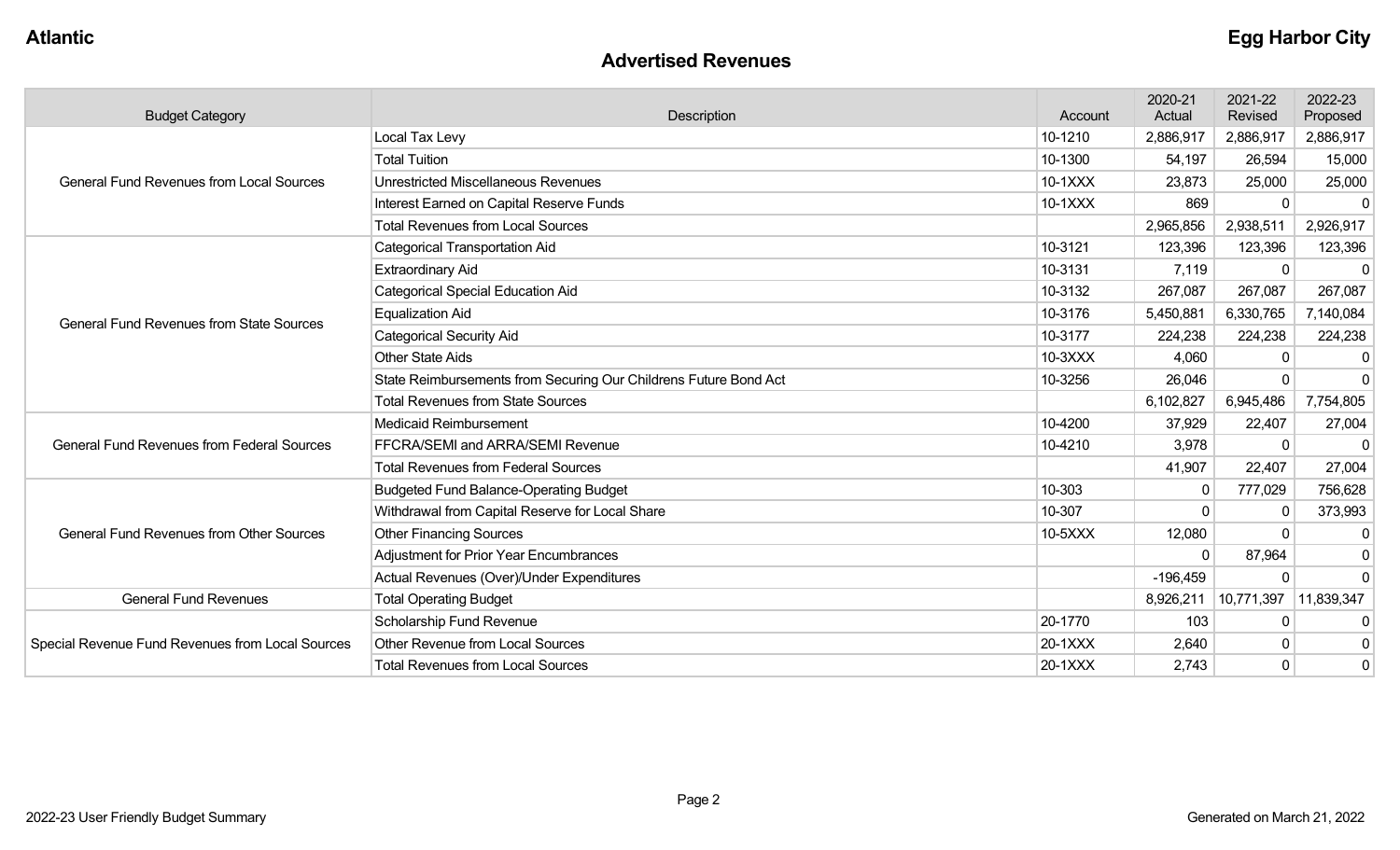#### **Advertised Revenues**

| <b>Budget Category</b>                                | Description                                                                                             | Account      | 2020-21<br>Actual | 2021-22<br>Revised | 2022-23<br>Proposed |
|-------------------------------------------------------|---------------------------------------------------------------------------------------------------------|--------------|-------------------|--------------------|---------------------|
|                                                       | Preschool Education Aid-Prior Year Carryover                                                            | 20-3218      | $\Omega$          | 96,599             | 82,857              |
| Special Revenue Fund Revenues from State Sources      | <b>Preschool Education Aid</b>                                                                          | 20-3218      | 536,894           | 662,100            | 647,760             |
|                                                       | <b>Total Revenues from State Sources</b>                                                                |              | 536,894           | 758,699            | 730,617             |
|                                                       | Title I                                                                                                 | 20-4411-4416 | 346,829           | 291,180            | 260,388             |
|                                                       | Title II                                                                                                | 20-4451-4455 | 23,730            | 17,544             | 14,912              |
|                                                       | <b>ARP-IDEA Preschool</b>                                                                               | 20-4409      | $\Omega$          | 2,486              | $\mathbf{0}$        |
|                                                       | <b>ARP-IDEA Basic</b>                                                                                   | 20-4419      | $\Omega$          | 29,335             | $\mathbf 0$         |
|                                                       | IDEA Part B (Handicapped)                                                                               | 20-4420-4429 | 183,699           | 185,187            | 157,409             |
|                                                       | ARP-ESSER Subgrant-Accelerated Learning Coaching and Educator Support Grant                             | 20-4541      | $\mathbf{0}$      |                    | 59,791              |
|                                                       | ARP-ESSER Subgrant-Evidence-Based Summer Learning and Enrichment Activities Grant                       | 20-4542      |                   |                    | 40,000              |
|                                                       | ARP-ESSER Subgrant-Evidence-Based Comprehensive Beyond the School Day Activities Grant                  | 20-4543      | $\Omega$          | $\mathbf{0}$       | 40,000              |
| Special Revenue Fund Revenues from Federal<br>Sources | ARP-ESSER Subgrant-New Jersey Tiered System of Supports (NJTSS) Mental Health Support Staffing<br>Grant | 20-4544      | ŋ                 | $\Omega$           | 88,501              |
|                                                       | ARP-ESSER                                                                                               | 20-4540      | $\Omega$          |                    | 2,128,146           |
|                                                       | <b>CARES Act Education Stabilization Fund</b>                                                           | 20-4530      | 129,339           | 114,512            | $\mathbf{0}$        |
|                                                       | Coronavirus Relief Fund (CRF)                                                                           | 20-4532      | 58,042            |                    | $\mathbf 0$         |
|                                                       | <b>CRRSA Act-ESSER II</b>                                                                               | 20-4534      | 304,508           | 446,218            | 196,196             |
|                                                       | <b>CRRSA Act-Learning Acceleration Grant</b>                                                            | 20-4535      | $\Omega$          | 45,601             | 15,167              |
|                                                       | Other                                                                                                   | 20-4XXX      | 328,561           | 350,000            | 350,000             |
|                                                       | <b>CRRSA Act-Mental Health Grant</b>                                                                    | 20-4536      | $\mathbf{0}$      | 45,000             | $\Omega$            |
|                                                       | ARP Homeless Children and Youth II Grant                                                                | 20-4546      | $\Omega$          |                    | 13,266              |
|                                                       | <b>Total Revenues from Federal Sources</b>                                                              |              | 1,374,708         | 1,527,063          | 3,363,776           |
| Special Revenue Fund Revenues from Other Sources      | Transfers from Operating Budget-Pre-Kindergarten (Special Education)                                    | 20-5200      | 76,018            | 105,936            | 121,455             |
| <b>Special Revenue Fund Revenues</b>                  | <b>Total Grants and Entitlements</b>                                                                    |              | 1,990,660         | 2,391,698          | 4,215,848           |
| Debt Service Fund Transfer and Other Financing        | <b>Other Financing Sources</b>                                                                          | 40-5XXX      | 231,024           |                    | $\mathbf 0$         |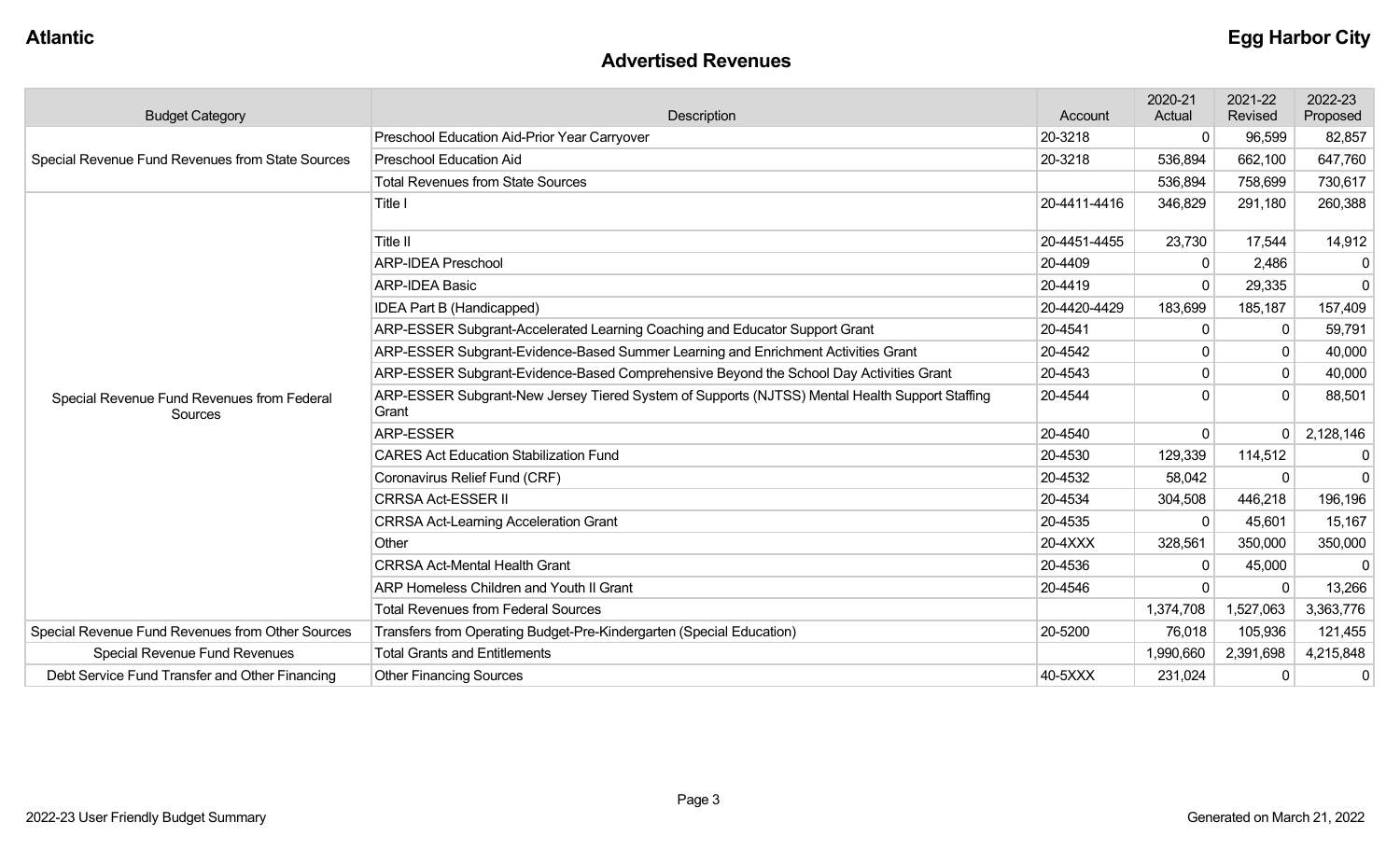#### **Advertised Revenues**

| <b>Budget Category</b>                        | Description                                                                          | Account | 2020-21<br>Actual | 2021-22<br>Revised | 2022-23<br>Proposed |
|-----------------------------------------------|--------------------------------------------------------------------------------------|---------|-------------------|--------------------|---------------------|
|                                               | Local Tax Levy                                                                       | 40-1210 | 369,083           | 597,897            | 605,748             |
| Debt Service Fund Revenues from Local Sources | <b>Other Miscellaneous</b>                                                           | 40-1XXX | 483               |                    |                     |
|                                               | Miscellaneous                                                                        | 40-1XXX | 483               |                    |                     |
|                                               | <b>Total Revenues from Local Sources</b>                                             |         | 369,566           | 597,897            | 605,748             |
|                                               | <b>Budgeted Fund Balance</b>                                                         | 40-303  |                   | 1,085              | 484                 |
| Debt Service Fund Revenues from Other Sources | <b>Total Local Repayment of Debt</b>                                                 |         | 600,590           | 598,982            | 606,232             |
|                                               | Actual Revenues (Over)/Under Expenditures                                            |         | 841               |                    |                     |
| Debt Service Fund Revenues                    | <b>Total Repayment of Debt</b>                                                       |         | 601,431           | 598,982            | 606,232             |
| All Fund Revenues                             | <b>Total Revenues/Sources</b>                                                        |         | 11,518,302        | 13,762,077         | 16,661,427          |
|                                               | Deduct Transfer-Transfers from Operating Budget-Pre-Kindergarten (Special Education) | 20-5200 | 76,018            | 105,936            | 121,455             |
| <b>Revenues Net of Transfers</b>              | <b>Total Revenues/Sources Net of Transfers</b>                                       |         | 11,442,284        | 13,656,141         | 16,539,972          |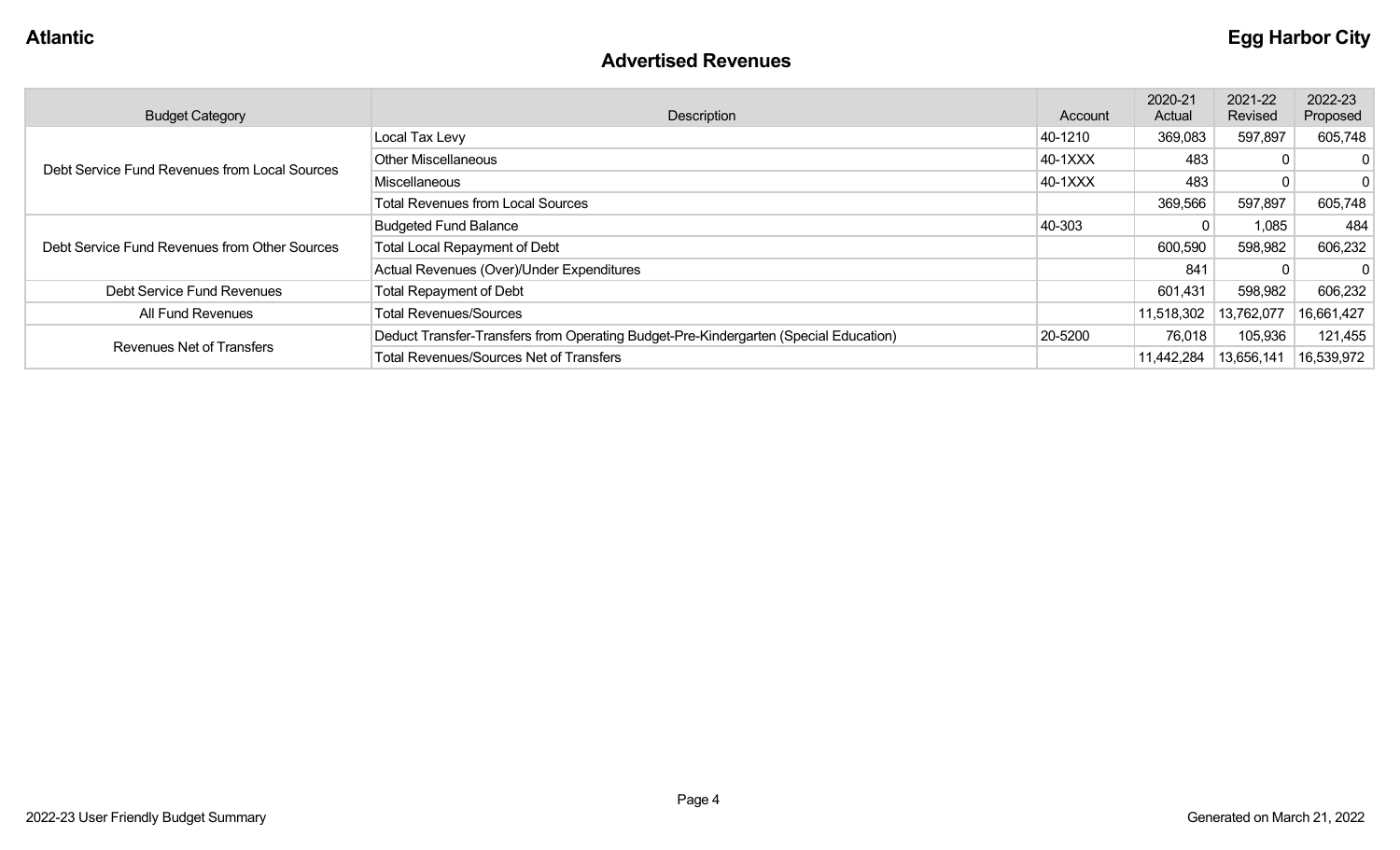# **Advertised Appropriations**

| <b>Budget Category</b>                             | Description                                                             | Account        | 2020-21<br>Actual | 2021-22<br>Revised | 2022-23<br>Proposed |
|----------------------------------------------------|-------------------------------------------------------------------------|----------------|-------------------|--------------------|---------------------|
|                                                    | Regular Programs-Instruction                                            | 11-1XX-100-XXX | 2,610,162         | 2,572,825          | 2,822,168           |
|                                                    | <b>Special Education-Instruction</b>                                    | 11-2XX-100-XXX | 595,367           | 967,885            | 1,076,928           |
| General Fund Current Expenses for Instruction      | <b>Basic Skills/Remedial-Instruction</b>                                | 11-230-100-XXX | 69,664            | 143,838            | 144,825             |
|                                                    | <b>Bilingual Education-Instruction</b>                                  | 11-240-100-XXX | 76,900            | 85,328             | 88,164              |
|                                                    | School-Sponsored Cocurricular or Extracurricular Activities-Instruction | 11-401-100-XXX | 15,771            | 66,245             | 75,351              |
|                                                    | School-Sponsored Athletics-Instruction                                  | 11-402-100-XXX | $\Omega$          | 12,565             | 12,750              |
|                                                    | Undistributed Expenditures-Instruction (Tuition)                        | 11-000-100-XXX | 512,057           | 539,394            | 557,671             |
|                                                    | Undistributed Expenditures-Attendance and Social Work                   | 11-000-211-XXX | 75,687            | 81,306             | 83,196              |
|                                                    | Undistributed Expenditures-Health Services                              | 11-000-213-XXX | 134,043           | 202,662            | 214,241             |
|                                                    | Undistributed Expenditures-Speech, OT, PT and Related Services          | 11-000-216-XXX | 84,745            | 113,210            | 108,622             |
|                                                    | Undistributed Expenditures-Guidance                                     | 11-000-218-XXX | 151,848           | 161,280            | 172,260             |
|                                                    | Undistributed Expenditures-Child Study Teams                            | 11-000-219-XXX | 344,068           | 377,325            | 362,514             |
|                                                    | Undistributed Expenditures-Improvement of Instruction Services          | 11-000-221-XXX | 126,929           | 131,552            | 115,180             |
|                                                    | Undistributed Expenditures-Education Media Services/Library             | 11-000-222-XXX | 31,623            | 92,347             | 98,872              |
| General Fund Current Expenses for Support Services | Undistributed Expenditures-Instructional Staff Training Services        | 11-000-223-XXX | 27,073            | 62,075             | 51,700              |
|                                                    | Undistributed Expenditures-Support Services-General Administration      | 11-000-230-XXX | 212,508           | 255,940            | 233,602             |
|                                                    | Undistributed Expenditures-Support Services-School Administration       | 11-000-240-XXX | 235,287           | 265,378            | 260,876             |
|                                                    | Undistributed Expenditures-Central Services                             | 11-000-251-XXX | 203,383           | 227,524            | 223,174             |
|                                                    | Undistributed Expenditures-Administrative InformationTechnology         | 11-000-252-XXX | 39,941            | 44,084             | 46,334              |
|                                                    | Undistributed Expenditures-Operation and Maintenance of Plant Services  | 11-000-26X-XXX | 957,706           | 1,134,985          | 1,306,416           |
|                                                    | Undistributed Expenditures-Student Transportation Services              | 11-000-270-XXX | 226,834           | 354,680            | 348,253             |
|                                                    | Personal Services-Employee Benefits                                     | 11-XXX-XXX-2XX | 1,577,133         | 2,006,838          | 2,117,367           |
|                                                    | <b>Total Undistributed Expenditures</b>                                 |                | 4,940,865         | 6,050,580          | 6,300,278           |
| <b>General Fund Current Expenses</b>               | <b>Total General Current Expense</b>                                    |                | 8,308,729         | 9,899,266          | 10,520,464          |
|                                                    | Equipment                                                               | 12-XXX-XXX-730 | 79,062            | 4,545              | 22,088              |
| <b>Capital Outlay</b>                              | <b>Facilities Acquisition and Construction Services</b>                 | 12-000-400-XXX | 226,953           | 556,919            | 863,116             |
|                                                    | <b>Total Capital Outlay</b>                                             |                | 306,015           | 561,464            | 885,204             |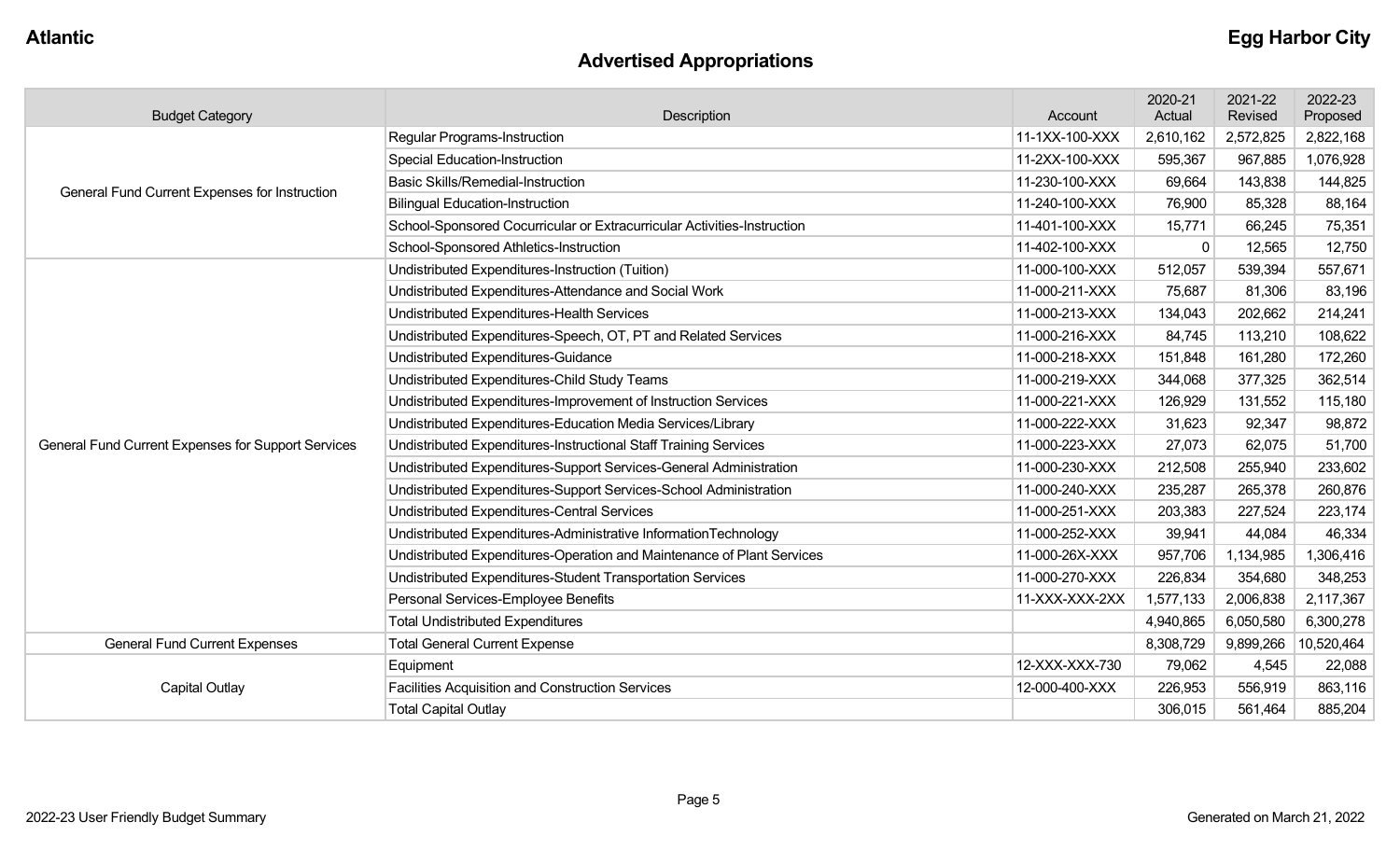# **Advertised Appropriations**

| <b>Budget Category</b>                                       | Description<br>Account                                                                                         |                | 2020-21<br>Actual | 2021-22<br>Revised | 2022-23<br>Proposed |
|--------------------------------------------------------------|----------------------------------------------------------------------------------------------------------------|----------------|-------------------|--------------------|---------------------|
| General Fund Expenses and Transfers                          | <b>Transfer of Funds to Charter Schools</b>                                                                    | 10-000-100-56X | 311,467           | 310,667            | 433,679             |
|                                                              | <b>General Fund Grand Total</b>                                                                                |                | 8,926,211         | 10,771,397         | 11,839,347          |
| Special Revenue Fund Expenses for Grants and<br>Entitlements | <b>Local Projects</b><br>20-XXX-XXX-XXX                                                                        |                | 2,640             |                    | $\Omega$            |
| Special Revenue Fund Expenses for Preschool                  | Preschool Education Aid Instruction                                                                            | 20-218-100-XXX | 326,414           | 477,275            | 480,153             |
| <b>Education Aid</b>                                         | <b>Support Services</b>                                                                                        | 20-218-200-XXX | 286,498           | 387,360            | 371,919             |
|                                                              | <b>Total Preschool Education Aid</b>                                                                           | 20-218-XXX-XXX | 612,912           | 864,635            | 852,072             |
| Special Revenue Fund Expenses for State Projects             | <b>Total State Projects</b>                                                                                    | 20-XXX-XXX-XXX | 612,912           | 864,635            | 852,072             |
|                                                              | Title I                                                                                                        | 20-XXX-XXX-XXX | 346,829           | 291,180            | 260,388             |
|                                                              | Title II                                                                                                       | 20-XXX-XXX-XXX | 23,730            | 17,544             | 14,912              |
|                                                              | <b>IDEA Part B (Handicapped)</b>                                                                               | 20-XXX-XXX-XXX | 183,699           | 185,187            | 157,409             |
|                                                              | <b>ARP-IDEA Basic Grant Program</b>                                                                            | 20-223-XXX-XXX | $\Omega$          | 29,335             | 0                   |
|                                                              | <b>ARP-IDEA Preschool Grant Program</b>                                                                        | 20-224-xxx-xxx | $\Omega$          | 2,486              | $\mathbf 0$         |
|                                                              | <b>CARES Act Education Stabilization Fund</b>                                                                  | 20-477-XXX-XXX | 129,339           | 114,512            | $\mathbf{0}$        |
|                                                              | Other                                                                                                          | 20-XXX-XXX-XXX | 328,561           | 350,000            | 350,000             |
|                                                              | Coronavirus Relief Fund (CRF) Grant Program                                                                    | 20-479-XXX-XXX | 58,042            | 0                  | $\mathbf 0$         |
|                                                              | CRRSA Act-ESSER II Grant Program                                                                               | 20-483-xxx-xxx | 304,508           | 446,218            | 196,196             |
| Special Revenue Fund Expenses for Federal Projects           | <b>CRRSA Act-Learning Acceleration Grant Program</b>                                                           | 20-484-XXX-XXX | $\mathbf{0}$      | 45,601             | 15,167              |
|                                                              | CRRSA Act-Mental Health Grant Program                                                                          | 20-485-xxx-xxx | $\mathbf 0$       | 45,000             | $\mathbf 0$         |
|                                                              | <b>ARP-ESSER Grant Program</b>                                                                                 | 20-487-XXX-XXX | $\mathbf 0$       |                    | 2,128,146           |
|                                                              | ARP-ESSER Subgrant Accelerated Learning Coaching and Educator Support Grant                                    | 20-488-xxx-xxx | 0                 |                    | 59,791              |
|                                                              | ARP-ESSER Subgrant Evidence-Based Summer Learning and Enrichment Activities Grant                              | 20-489-xxx-xxx | 0                 | $\mathbf 0$        | 40,000              |
|                                                              | ARP-ESSER Subgrant Evidence-Based Comprehensive Beyond the School Day Activities Grant                         | 20-490-xxx-xxx | $\mathbf 0$       | $\mathbf 0$        | 40,000              |
|                                                              | ARP-ESSER Subgrant New Jersey Tiered System of Supports (NJTSS) Mental Health Support<br><b>Staffing Grant</b> | 20-491-xxx-xxx | 0                 |                    | 88,501              |
|                                                              | <b>ARP Homeless Children and Youth II</b>                                                                      | 20-496-XXX-XXX | $\mathbf 0$       | $\Omega$           | 13,266              |
|                                                              | <b>Total Federal Projects</b>                                                                                  | 20-XXX-XXX-XXX | 1,374,708         | 1,527,063          | 3,363,776           |
| <b>Special Revenue Fund Expenses</b>                         | <b>Total Special Revenue Funds</b>                                                                             |                | 1,990,660         | 2,391,698          | 4,215,848           |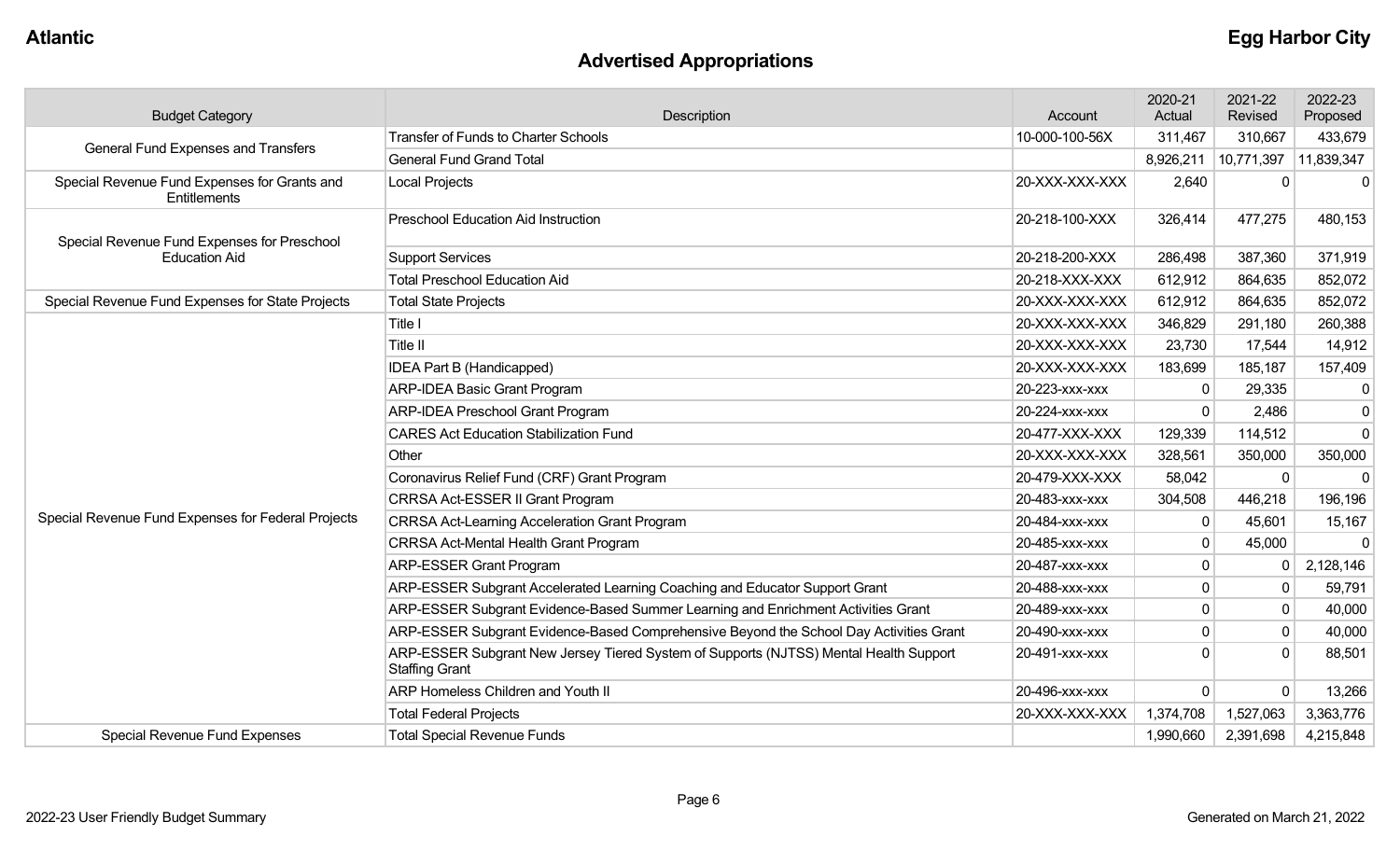# **Advertised Appropriations**

| <b>Budget Category</b>           | Description                                                               | Account        | 2020-21<br>Actual     | 2021-22<br>Revised | 2022-23<br>Proposed |
|----------------------------------|---------------------------------------------------------------------------|----------------|-----------------------|--------------------|---------------------|
| Debt Service Fund Expenses       | <b>Total Regular Debt Service</b>                                         | 40-701-510-XXX | 601,431               | 598,982            | 606,232             |
|                                  | Total Debt Service Funds                                                  |                | 601,431               | 598,982            | 606,232             |
| All Fund Expenses                | <b>Total Expenditures/Appropriations</b>                                  |                | 11,518,302 13,762,077 |                    | 16,661,427          |
|                                  | Deduct Transfer-Local Contribution-Transfer To Special Revenues-Inclusion | 11-105-100-936 | 76,018                | 105,936            | 121,455             |
| <b>Expenses Net of Transfers</b> | <b>Total Expenditures Net of Transfers</b>                                |                | 11,442,284            | 13,656,141         | 16,539,972          |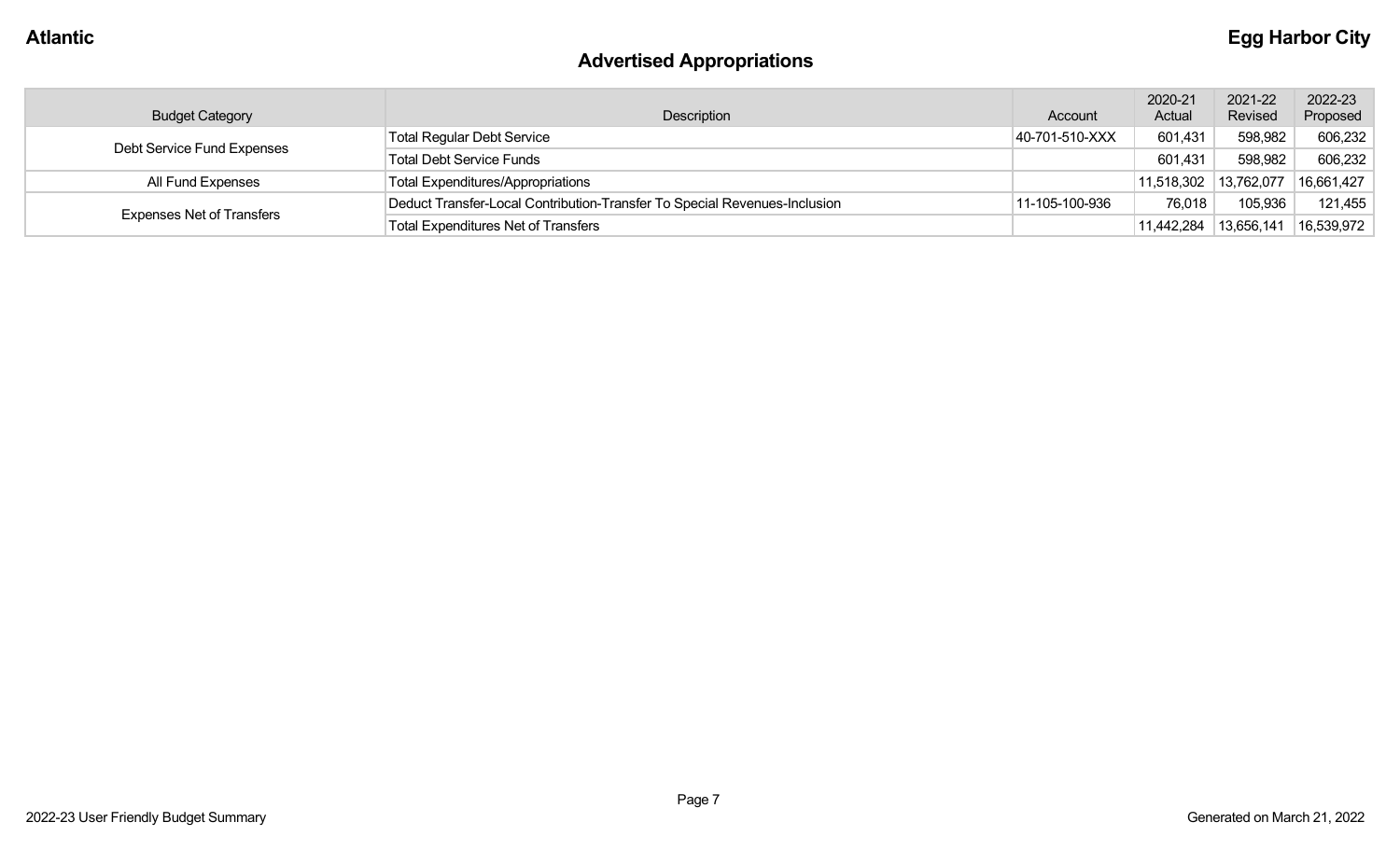# **Advertised Recapitulation of Balances**

| <b>Fund Balance Category</b>                   | <b>Budget Category</b>                                           | <b>Audited</b><br><b>Balance</b><br>06/30/2020 | Audited<br><b>Balance</b><br>06/30/2021 | Estimated<br><b>Balance</b><br>06/30/2022 | Estimated<br><b>Balance</b><br>06/30/2023 |
|------------------------------------------------|------------------------------------------------------------------|------------------------------------------------|-----------------------------------------|-------------------------------------------|-------------------------------------------|
| Unrestricted                                   | <b>General Operating Budget</b>                                  | 320,466                                        | 400,202                                 | 368,227                                   | 368,227                                   |
|                                                | Repayment of Debt                                                | 2,410                                          | 1,569                                   | 484                                       |                                           |
|                                                | Capital Reserve                                                  | 373,124                                        | 373,993                                 | 373,993                                   |                                           |
|                                                | <b>Adult Education Programs</b>                                  |                                                | 0                                       | 0                                         | 0                                         |
|                                                | Maintenance Reserve                                              | 0                                              | $\mathbf{0}$                            | 0                                         | 0                                         |
|                                                | Legal Reserve                                                    | 1,348,436                                      | 1,501,682                               | 756,628                                   |                                           |
| <b>Restricted for General Operating Budget</b> | Unemployment Fund                                                | 19,369                                         | 0                                       | 0                                         | 0                                         |
|                                                | <b>Tuition Reserve</b>                                           | 0                                              | 0                                       | 0                                         |                                           |
|                                                | <b>Current Expense Emergency Reserve</b>                         | $\Omega$                                       | $\mathbf{0}$                            | 0                                         |                                           |
|                                                | Impact Aid Reserve for General Expenses (Sections 8002 and 8003) | 0                                              | $\mathbf{0}$                            | $\Omega$                                  | 0                                         |
|                                                | Impact Aid Reserve for Capital Expenses (Sections 8007 and 8008) | 0                                              | 0                                       | 0                                         | 0                                         |
| Restricted for Special Revenue Fund            | <b>Student Activity Fund</b>                                     | 0                                              | 0                                       | 0                                         | 0                                         |
|                                                | Scholarship Fund                                                 | 1,084                                          | 787                                     | 787                                       | 787                                       |
| Restricted for Repayment of Debt               | Restricted for Repayment of Debt                                 | 0                                              | 0                                       | 0                                         | 0                                         |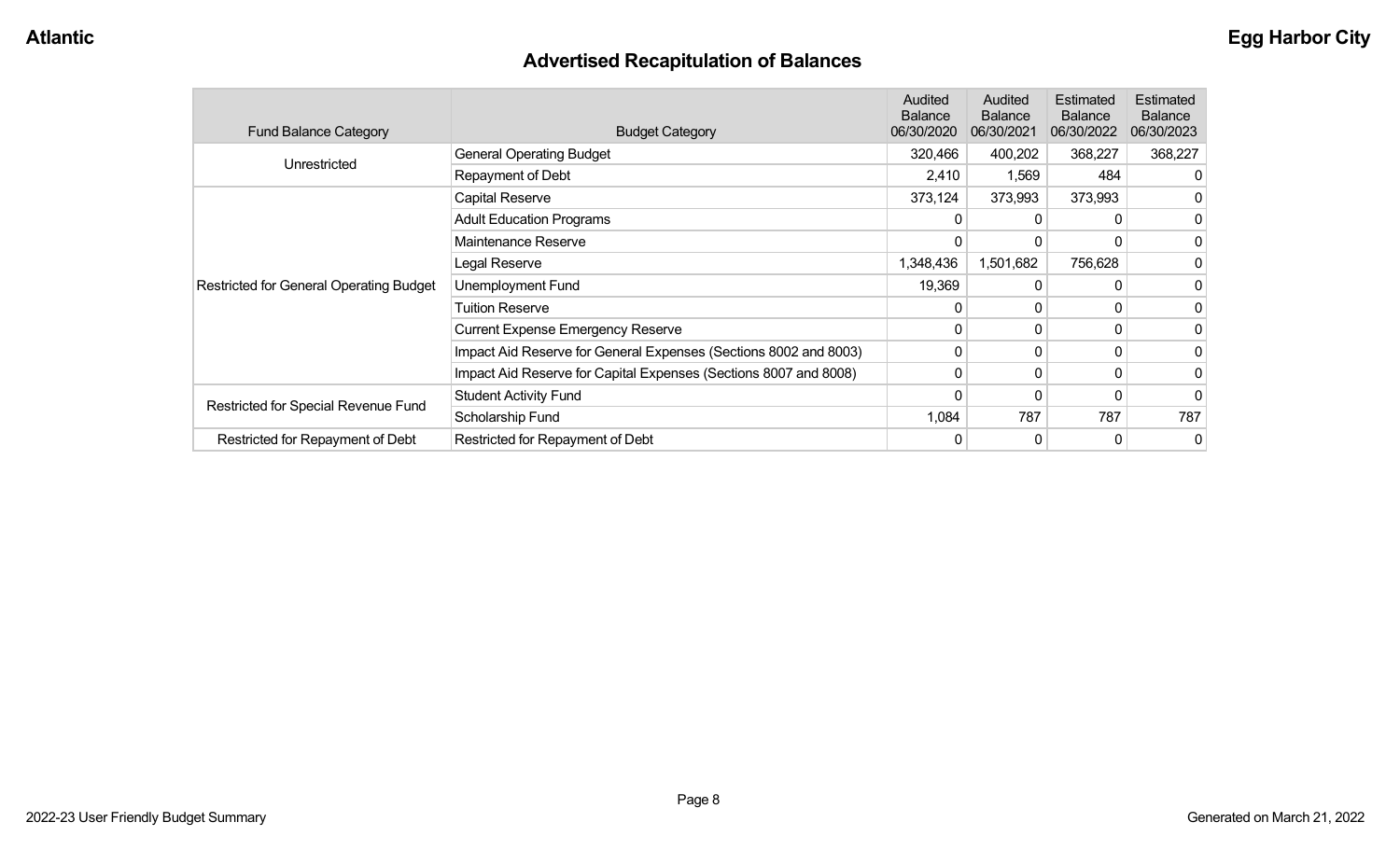#### **Advertised Per Pupil Cost Calculations**

| Per Pupil Cost Calculations                       | 2019-20<br><b>Actual Costs</b> | 2020-21<br><b>Actual Costs</b> | 2021-22<br><b>Original Budget</b> | 2021-22<br><b>Revised Budget</b> | 2022-23<br><b>Proposed Budget</b> |
|---------------------------------------------------|--------------------------------|--------------------------------|-----------------------------------|----------------------------------|-----------------------------------|
| <b>Total Budgetary Comparative Per Pupil Cost</b> | \$16,014                       | \$15,684                       | \$19,524                          | \$19,033                         | \$20,942                          |
| <b>Total Classroom Instruction</b>                | \$9,356                        | \$9,185                        | \$11,401                          | \$10,883                         | \$12,226                          |
| <b>Classroom-Salaries and Benefits</b>            | \$8,885                        | \$8,687                        | \$10,601                          | \$10,125                         | \$11,393                          |
| Classroom-General Supplies and Textbooks          | \$376                          | \$378                          | \$632                             | \$597                            | \$665                             |
| <b>Classroom-Purchased Services</b>               | \$95                           | \$121                          | \$168                             | \$162                            | \$168                             |
| <b>Total Support Services</b>                     | \$2,758                        | \$2,655                        | \$3,516                           | \$3,442                          | \$3,536                           |
| Support Services-Salaries and Benefits            | \$2,481                        | \$2,459                        | \$3,051                           | \$2,964                          | \$3,042                           |
| <b>Total Administrative Costs</b>                 | \$1,667                        | \$1,699                        | \$1,884                           | \$1,995                          | \$1,983                           |
| <b>Administration Salaries and Benefits</b>       | \$1,414                        | \$1,419                        | \$1,522                           | \$1,618                          | \$1,585                           |
| <b>Total Operations and Maintenance of Plant</b>  | \$2,109                        | \$2,107                        | \$2,520                           | \$2,512                          | \$2,969                           |
| Operations and Maintenance-Salaries and Benefits  | \$975                          | \$997                          | \$1,111                           | \$1,078                          | \$1,180                           |
| <b>Board Contribution to Food Services</b>        | \$0                            | \$0                            | \$0                               | \$0                              | \$0                               |
| <b>Total Extracurricular Costs</b>                | \$124                          | \$38                           | \$202                             | \$202                            | \$228                             |
| <b>Total Equipment Costs</b>                      | \$6                            | \$153                          | \$0                               | \$9                              | \$45                              |
| Legal Costs                                       | \$0                            | \$0                            | \$10                              | \$10                             | \$10                              |
| Employee Benefits as a percentage of salaries*    | 31.73%                         | 34.24%                         | 37.24%                            | 38.43%                           | 37.97%                            |

\*Does not include pension and social security paid by the State on-behalf of the district.

\*\*Federal and State funds in the blended resource school-based budgets.

The information presented in columns 1 through 3 as well as the related descriptions of the per pupil cost calculations are contained in the Taxpayers' Guide to Education Spending and can be found on the Department of Education's Internet website: http://www.state.nj.us/education/guide/. This publication is also available in the board office and public libraries. The same calculations were performed using the 2021-22 revised appropriations and the 2022-23 budgeted appropriations presented in this advertised budget. Total Budgetary Comparative Per Pupil Cost is defined as current expense exclusive of tuition expenditures, transportation, residential costs, and judgments against the school district. For all years it also includes the restricted entitlement aids. With the exception of Total Equipment Cost, each of the other per pupil cost calculations presented is a component of the total comparative per pupil cost, although all components are not shown.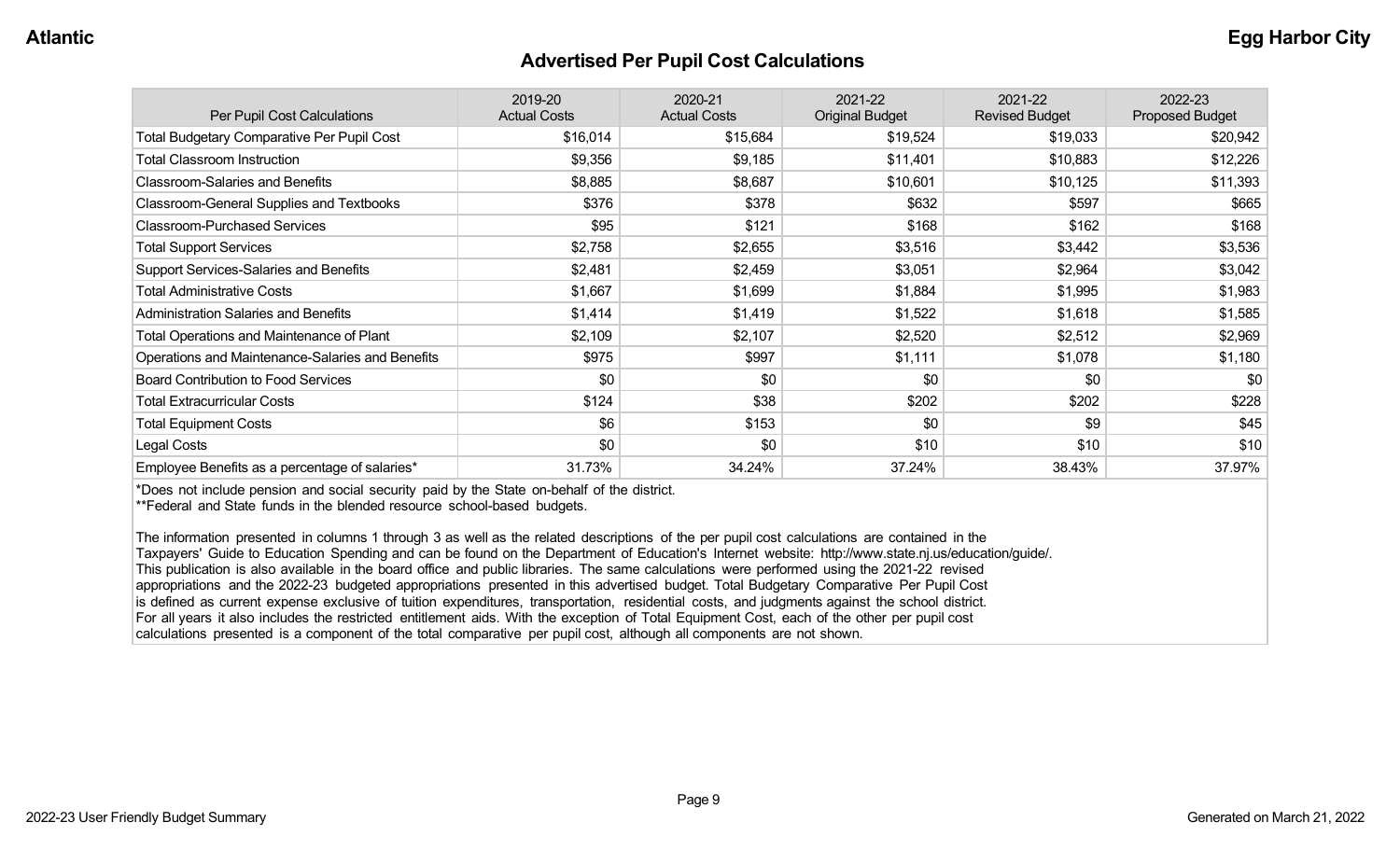#### **Shared Services**

| <b>Shared Service Category Type</b>     | <b>Shared Service Category Description</b>            | Amount<br>Saved<br>(Optional) |
|-----------------------------------------|-------------------------------------------------------|-------------------------------|
| Insurance Coverages and Benefits        | <b>ACCASBO Joint Insurance Fund</b>                   | 0                             |
| Municipal/Public Works                  | Trash collection shared with Egg Harbor City          | 0                             |
| Purchasing                              | Alliance for Competitive Energy Services              | 0                             |
| Staffing - Other                        | Master Teacher for PreK shared with Hamilton Township | 0                             |
| <b>Technology Services</b>              | Alliance for Competitive Telecommunications           | 0                             |
| Transportation Services, including Fuel | <b>Greater Egg Transportation Consortium</b>          | 0                             |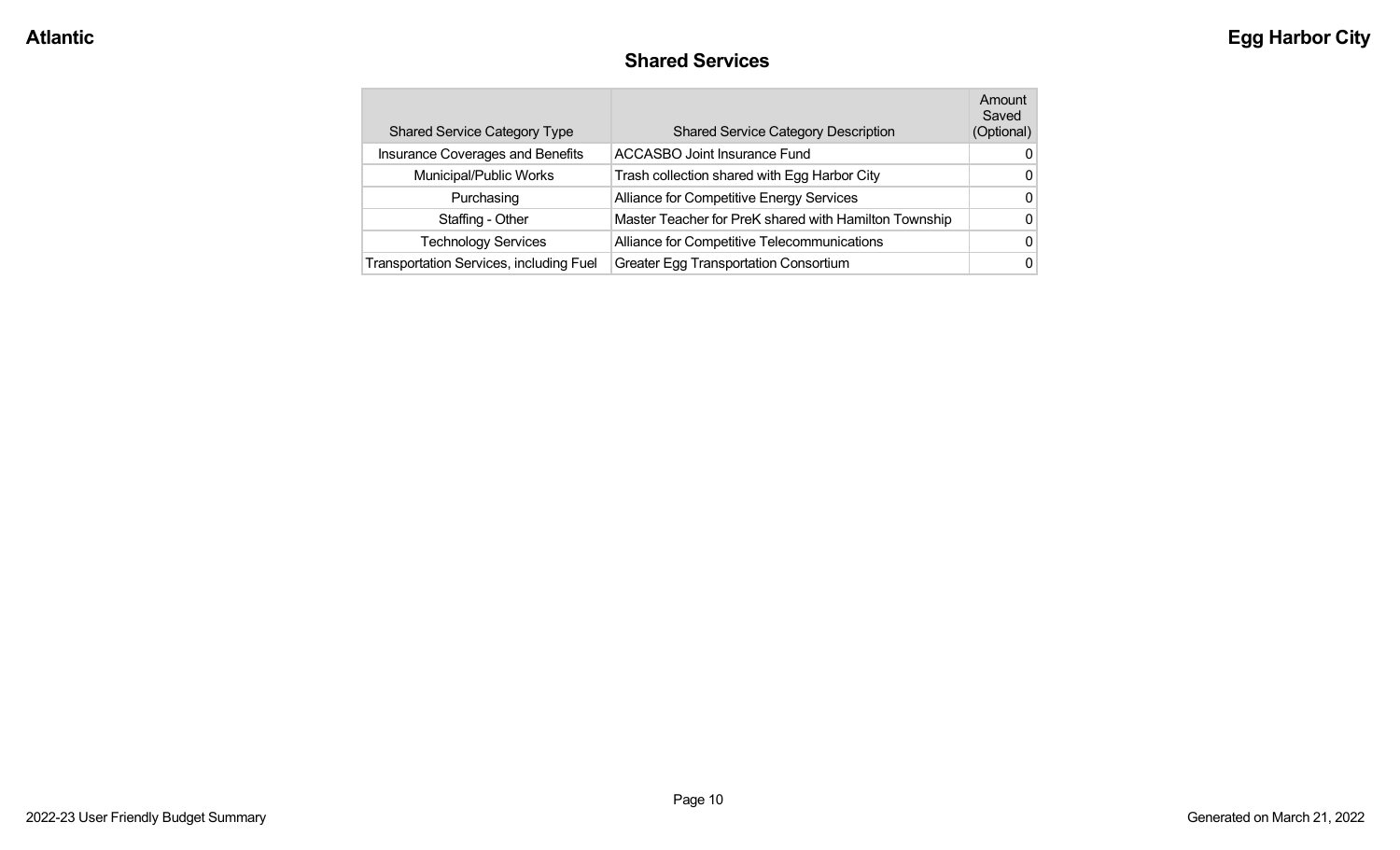#### **Estimated Tax Rates**

| Municipality    | Category                                                                                                           | Amount      |
|-----------------|--------------------------------------------------------------------------------------------------------------------|-------------|
|                 | (A) General Fund School Levy                                                                                       | 2,886,917   |
|                 | (D) Total School Levy                                                                                              | 3,478,439   |
|                 | (B) Estimated Net Taxable Valuation (as of 10/01/21)                                                               | 198,233,900 |
|                 | (H) Estimated Equalized Valuation (as of 10/01/21)                                                                 | 233,849,121 |
| Egg Harbor City | (C) Estimated 2022-23 General Fund School Tax Rate, Without Repayment of Debt or Adjustments=100x(A)/(B)           | 1.4563      |
|                 | (F) Estimated 2022-23 Total School Tax Rate, With Repayment of Debt and Adjustments=100x(D)/(B)                    | 1.7547      |
|                 | (I) Estimated 2022-23 Equalized General Fund School Tax Rate, Without Repayment of Debt or Adjustments=100x(A)/(H) | 1.2345      |
|                 | (L) Estimated 2022-23 Equalized Total School Tax Rate, With Repayment of Debt and Adjustments=100x(D)/(H)          | 1.4875      |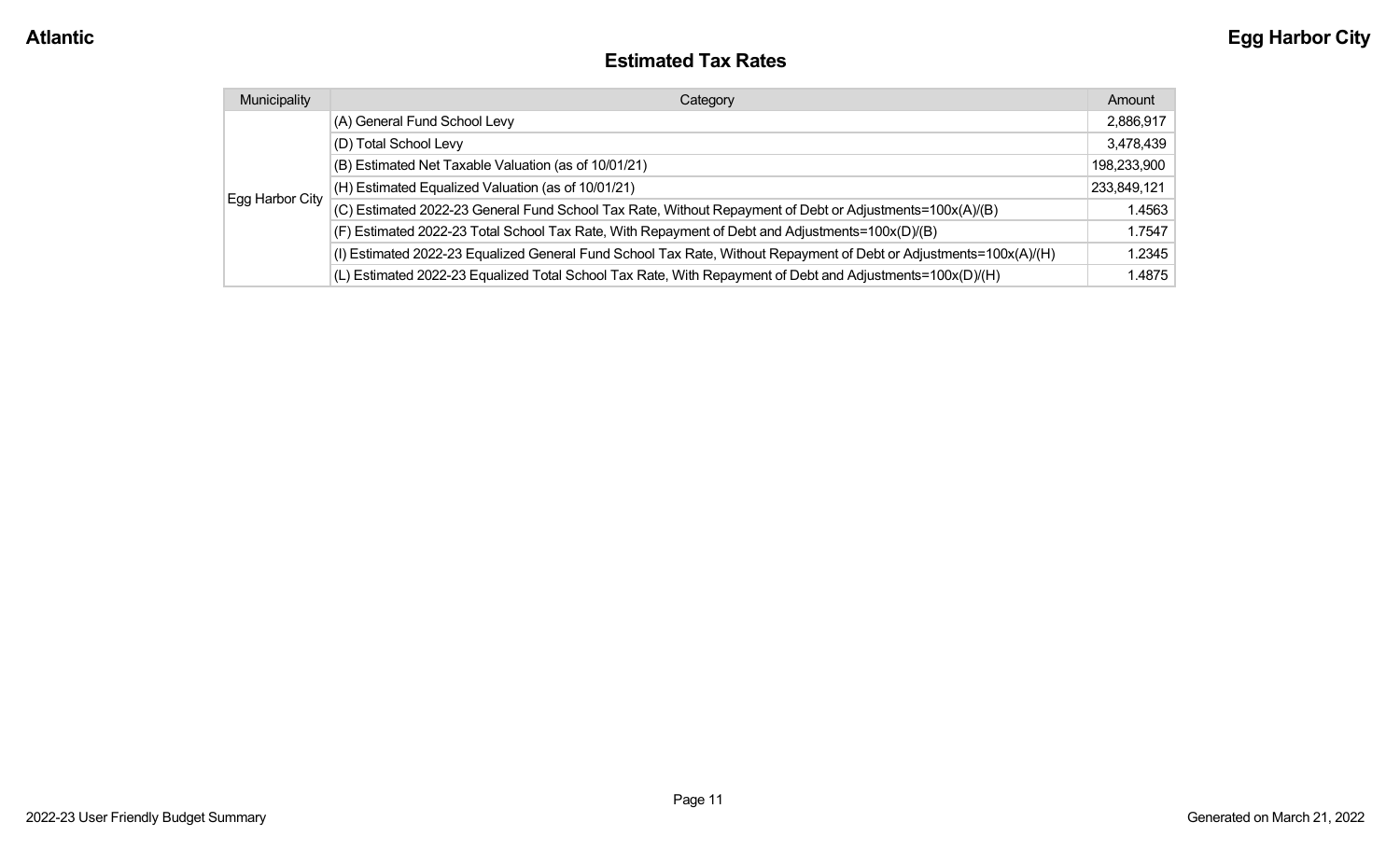| Name            | Category                                                                                  | Measure                                   |
|-----------------|-------------------------------------------------------------------------------------------|-------------------------------------------|
|                 | <b>Job Title</b>                                                                          | Superintendent                            |
|                 | Job Title II                                                                              | Principal                                 |
|                 | <b>Base Annual Salary Amount</b>                                                          | \$148,263                                 |
|                 | Full-Time Equivalent (FTE)                                                                | 1.0                                       |
|                 | Shared with Another District?                                                             | N                                         |
|                 | <b>Shared County</b>                                                                      | None Reported                             |
|                 | <b>Shared District</b>                                                                    | None Reported                             |
|                 | <b>Job Title Other District</b>                                                           | None Reported                             |
|                 | Member of Collective Bargaining Unit (CBU)?                                               | N                                         |
|                 | <b>Beginning Date of Contract</b>                                                         | 07/01/20                                  |
|                 | <b>End Date of Contract</b>                                                               | 06/30/24                                  |
|                 | <b>Contracted Number of Annual Work Days</b>                                              | 260                                       |
|                 | <b>Contracted Number of Annual Vacation Days</b>                                          | 20                                        |
|                 | Contracted Number of Annual Sick Days                                                     | 12                                        |
| Adrienne Shulby | Contracted Number of Annual Personal Days                                                 | 3                                         |
|                 | <b>Contracted Number of Annual Consulting Days</b>                                        | 0                                         |
|                 | Number of Other Contracted Non-Working Days                                               | $\Omega$                                  |
|                 | Description of Other Contracted Non-Working Days                                          | None Reported                             |
|                 | <b>Total Allowances Amount</b>                                                            | \$3,400                                   |
|                 | <b>Total Bonuses Amount</b>                                                               | \$0                                       |
|                 | <b>Total Stipends Amount</b>                                                              | \$0                                       |
|                 | District Contributions Above Teacher Contract for Insurance (Health, Dental, Life, Other) | \$0                                       |
|                 | District Contributions Above Teacher Contract for Retirement Plans                        | \$0                                       |
|                 | Total Contractual Post-Employment Benefit Amount                                          | \$15,000                                  |
|                 | Contractual Post-Employment Benefit Description of Payout of Sick days                    | 1/260 of final salary; capped at \$15,000 |
|                 | Contractual Post-Employment Benefit Description of Payout of Vacation days                | none                                      |
|                 | Contractual Post-Employment Benefit Description of Payout of Personal days                | none                                      |
|                 | Contractual Post-Employment Benefit Description of Other Benefits 1                       | None Reported                             |
|                 | Contractual Post-Employment Benefit Description of Other Benefits 2                       | None Reported                             |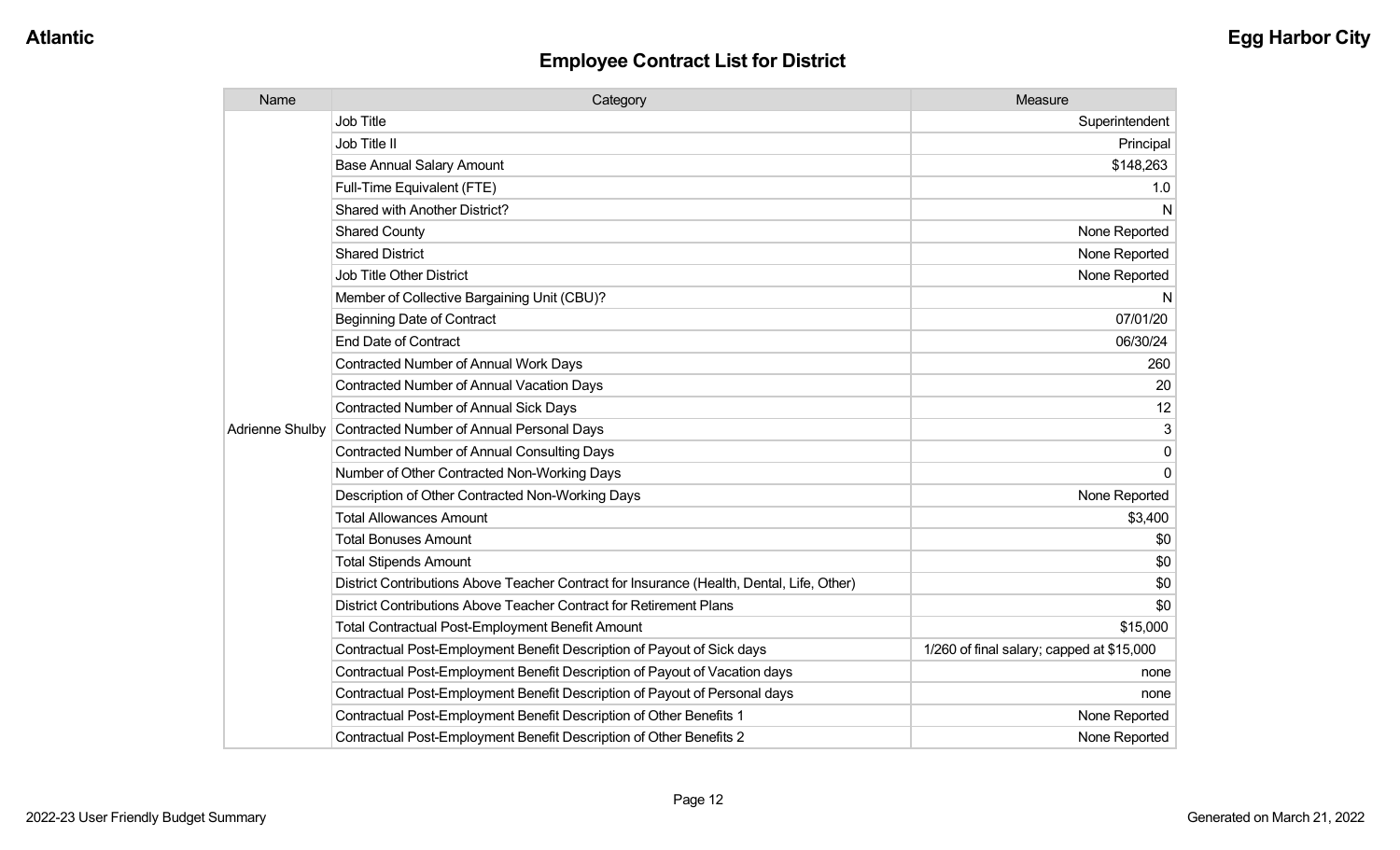| Name                   | Category                                                                                 | Measure                                 |
|------------------------|------------------------------------------------------------------------------------------|-----------------------------------------|
|                        | Contractual Post-Employment Benefit Description of Other Benefits 3                      | None Reported                           |
|                        | <b>Total Other/In-Kind Remuneration Amount</b>                                           | \$0                                     |
|                        | Description of Other/In-Kind Remuneration Annual Option to Buyback Sick Time in Cash     | None Reported                           |
|                        | Description of Other/In-Kind Remuneration Annual Option to Buyback Vacation Time in Cash | None Reported                           |
|                        | Description of Other/In-Kind Remuneration Annual Option to Buyback Personal Time in Cash | None Reported                           |
| <b>Adrienne Shulby</b> | Description of Other/In-Kind Remuneration Annual Option to Other Remuneration 1          | None Reported                           |
|                        | Description of Other/In-Kind Remuneration Annual Option to Other Remuneration 2          | None Reported                           |
|                        | Description of Other/In-Kind Remuneration Annual Option to Other Remuneration 3          | None Reported                           |
|                        | <b>Additional Comment 1</b>                                                              | None Reported                           |
|                        | <b>Additional Comment 2</b>                                                              | None Reported                           |
|                        | <b>Additional Comment 3</b>                                                              | None Reported                           |
|                        | <b>Job Title</b>                                                                         | Coordinator/Director/Manager/Supervisor |
|                        | Job Title II                                                                             | Dir. Special Projects                   |
|                        | <b>Base Annual Salary Amount</b>                                                         | \$125,517                               |
|                        | Full-Time Equivalent (FTE)                                                               | 1.0                                     |
|                        | <b>Shared with Another District?</b>                                                     | N                                       |
|                        | <b>Shared County</b>                                                                     | None Reported                           |
|                        | <b>Shared District</b>                                                                   | None Reported                           |
|                        | <b>Job Title Other District</b>                                                          | None Reported                           |
|                        | Member of Collective Bargaining Unit (CBU)?                                              | N                                       |
| <b>Gina Forester</b>   | <b>Beginning Date of Contract</b>                                                        | 07/01/21                                |
|                        | <b>End Date of Contract</b>                                                              | 06/30/22                                |
|                        | <b>Contracted Number of Annual Work Days</b>                                             | 260                                     |
|                        | <b>Contracted Number of Annual Vacation Days</b>                                         | 20                                      |
|                        | <b>Contracted Number of Annual Sick Days</b>                                             | 12                                      |
|                        | Contracted Number of Annual Personal Days                                                | 3                                       |
|                        | <b>Contracted Number of Annual Consulting Days</b>                                       | $\pmb{0}$                               |
|                        | Number of Other Contracted Non-Working Days                                              | 0                                       |
|                        | Description of Other Contracted Non-Working Days                                         | None Reported                           |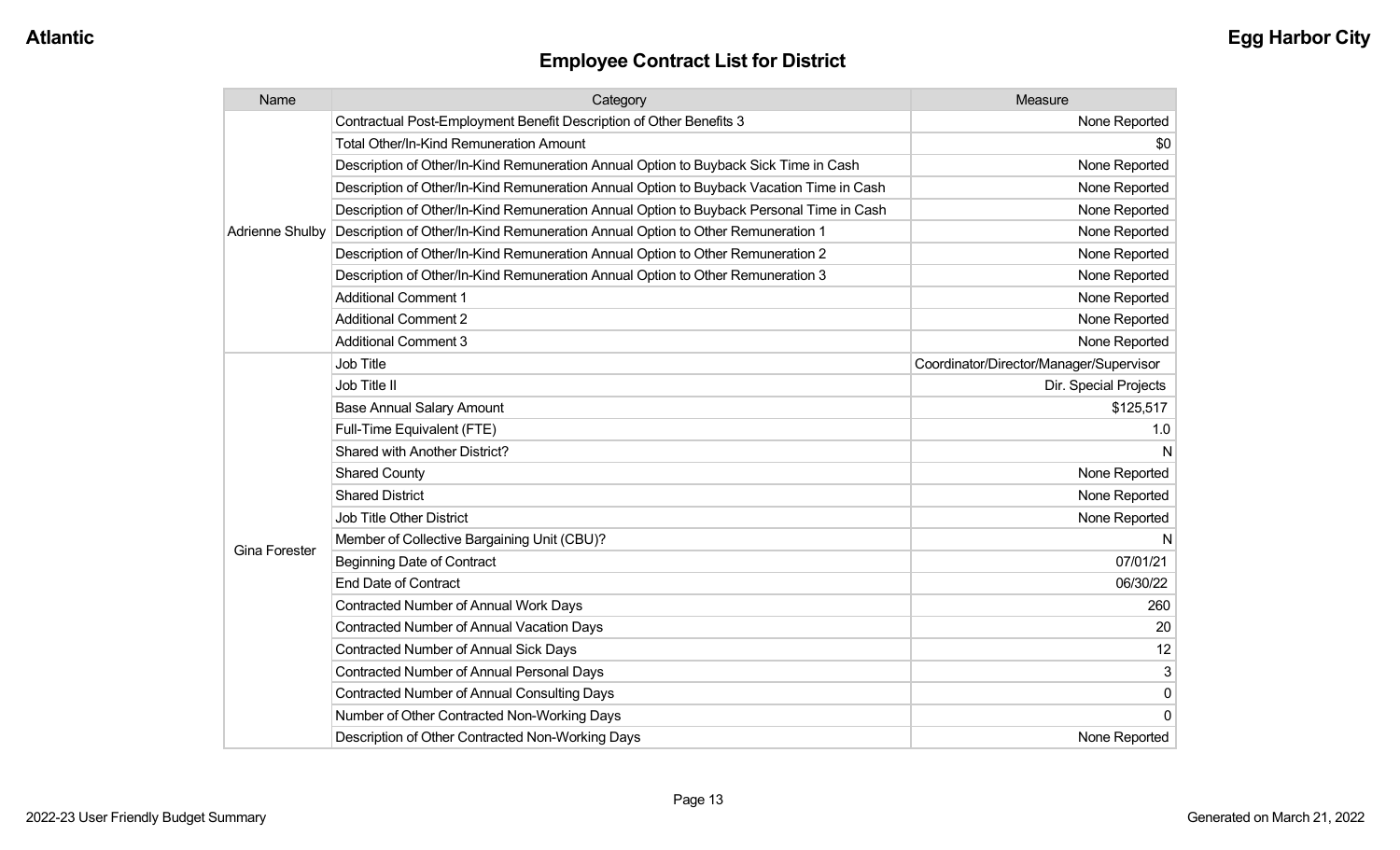| Name                 | Category                                                                                  | Measure                                   |
|----------------------|-------------------------------------------------------------------------------------------|-------------------------------------------|
|                      | <b>Total Allowances Amount</b>                                                            | \$1,640                                   |
|                      | <b>Total Bonuses Amount</b>                                                               | \$0                                       |
|                      | <b>Total Stipends Amount</b>                                                              | \$0                                       |
|                      | District Contributions Above Teacher Contract for Insurance (Health, Dental, Life, Other) | \$0                                       |
|                      | District Contributions Above Teacher Contract for Retirement Plans                        | \$0                                       |
|                      | <b>Total Contractual Post-Employment Benefit Amount</b>                                   | \$15,000                                  |
|                      | Contractual Post-Employment Benefit Description of Payout of Sick days                    | 1/260 of final salary; capped at \$15,000 |
|                      | Contractual Post-Employment Benefit Description of Payout of Vacation days                | none                                      |
|                      | Contractual Post-Employment Benefit Description of Payout of Personal days                | none                                      |
|                      | Contractual Post-Employment Benefit Description of Other Benefits 1                       | None Reported                             |
| <b>Gina Forester</b> | Contractual Post-Employment Benefit Description of Other Benefits 2                       | None Reported                             |
|                      | Contractual Post-Employment Benefit Description of Other Benefits 3                       | None Reported                             |
|                      | <b>Total Other/In-Kind Remuneration Amount</b>                                            | \$0                                       |
|                      | Description of Other/In-Kind Remuneration Annual Option to Buyback Sick Time in Cash      | None Reported                             |
|                      | Description of Other/In-Kind Remuneration Annual Option to Buyback Vacation Time in Cash  | None Reported                             |
|                      | Description of Other/In-Kind Remuneration Annual Option to Buyback Personal Time in Cash  | None Reported                             |
|                      | Description of Other/In-Kind Remuneration Annual Option to Other Remuneration 1           | None Reported                             |
|                      | Description of Other/In-Kind Remuneration Annual Option to Other Remuneration 2           | None Reported                             |
|                      | Description of Other/In-Kind Remuneration Annual Option to Other Remuneration 3           | None Reported                             |
|                      | <b>Additional Comment 1</b>                                                               | None Reported                             |
|                      | <b>Additional Comment 2</b>                                                               | None Reported                             |
|                      | <b>Additional Comment 3</b>                                                               | None Reported                             |
|                      | Job Title                                                                                 | Principal                                 |
| Jack Griffith        | Job Title II                                                                              | None Reported                             |
|                      | <b>Base Annual Salary Amount</b>                                                          | \$137,586                                 |
|                      | Full-Time Equivalent (FTE)                                                                | 1.0                                       |
|                      | Shared with Another District?                                                             | N                                         |
|                      | <b>Shared County</b>                                                                      | None Reported                             |
|                      | <b>Shared District</b>                                                                    | None Reported                             |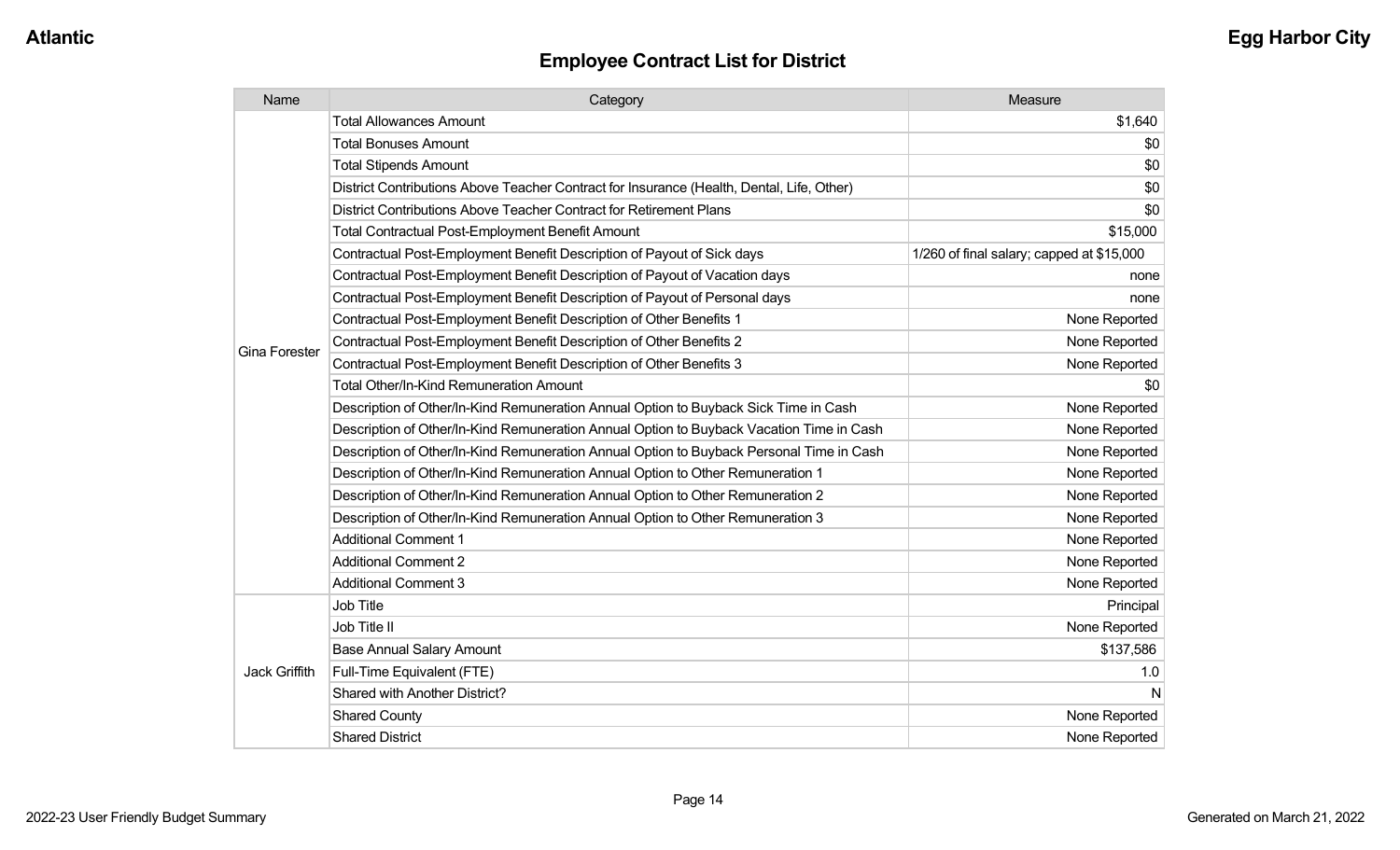| Name          | Category                                                                                  | Measure                                   |
|---------------|-------------------------------------------------------------------------------------------|-------------------------------------------|
|               | <b>Job Title Other District</b>                                                           | None Reported                             |
|               | Member of Collective Bargaining Unit (CBU)?                                               | N.                                        |
|               | <b>Beginning Date of Contract</b>                                                         | 07/01/21                                  |
|               | <b>End Date of Contract</b>                                                               | 06/30/22                                  |
|               | Contracted Number of Annual Work Days                                                     | 260                                       |
|               | <b>Contracted Number of Annual Vacation Days</b>                                          | 20                                        |
|               | <b>Contracted Number of Annual Sick Days</b>                                              | 12                                        |
|               | <b>Contracted Number of Annual Personal Days</b>                                          | $\mathbf{3}$                              |
|               | Contracted Number of Annual Consulting Days                                               | $\overline{0}$                            |
|               | Number of Other Contracted Non-Working Days                                               | $\overline{0}$                            |
|               | Description of Other Contracted Non-Working Days                                          | None Reported                             |
|               | <b>Total Allowances Amount</b>                                                            | \$2,140                                   |
|               | <b>Total Bonuses Amount</b>                                                               | \$0                                       |
|               | <b>Total Stipends Amount</b>                                                              | \$0                                       |
| Jack Griffith | District Contributions Above Teacher Contract for Insurance (Health, Dental, Life, Other) | \$0                                       |
|               | District Contributions Above Teacher Contract for Retirement Plans                        | \$0                                       |
|               | <b>Total Contractual Post-Employment Benefit Amount</b>                                   | \$15,000                                  |
|               | Contractual Post-Employment Benefit Description of Payout of Sick days                    | 1/260 of final salary; capped at \$15,000 |
|               | Contractual Post-Employment Benefit Description of Payout of Vacation days                | none                                      |
|               | Contractual Post-Employment Benefit Description of Payout of Personal days                | none                                      |
|               | Contractual Post-Employment Benefit Description of Other Benefits 1                       | None Reported                             |
|               | Contractual Post-Employment Benefit Description of Other Benefits 2                       | None Reported                             |
|               | Contractual Post-Employment Benefit Description of Other Benefits 3                       | None Reported                             |
|               | Total Other/In-Kind Remuneration Amount                                                   | \$0                                       |
|               | Description of Other/In-Kind Remuneration Annual Option to Buyback Sick Time in Cash      | None Reported                             |
|               | Description of Other/In-Kind Remuneration Annual Option to Buyback Vacation Time in Cash  | None Reported                             |
|               | Description of Other/In-Kind Remuneration Annual Option to Buyback Personal Time in Cash  | None Reported                             |
|               | Description of Other/In-Kind Remuneration Annual Option to Other Remuneration 1           | None Reported                             |
|               | Description of Other/In-Kind Remuneration Annual Option to Other Remuneration 2           | None Reported                             |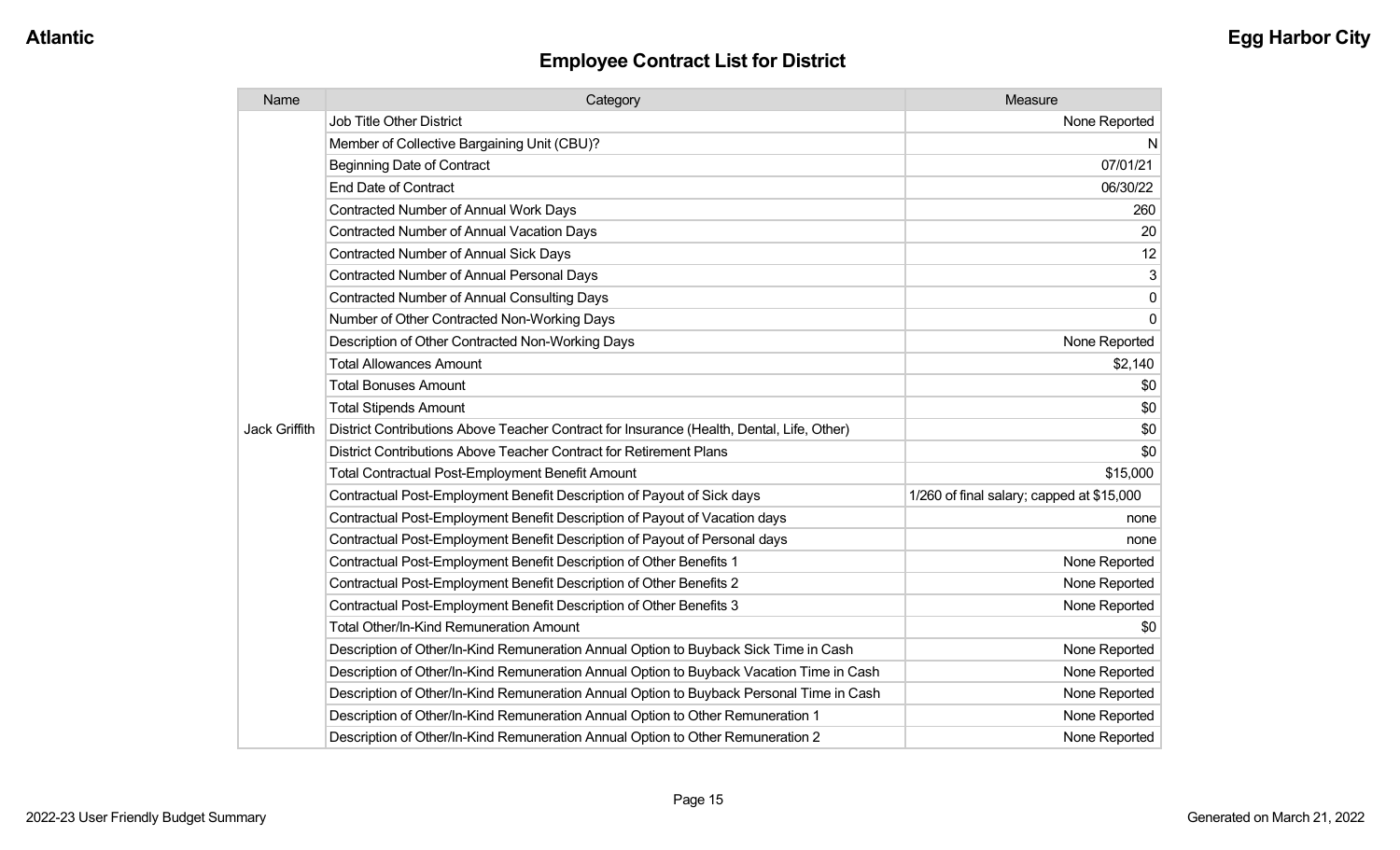| Name                 | Category                                                                                  | Measure                                  |
|----------------------|-------------------------------------------------------------------------------------------|------------------------------------------|
| <b>Jack Griffith</b> | Description of Other/In-Kind Remuneration Annual Option to Other Remuneration 3           | None Reported                            |
|                      | <b>Additional Comment 1</b>                                                               | None Reported                            |
|                      | <b>Additional Comment 2</b>                                                               | None Reported                            |
|                      | <b>Additional Comment 3</b>                                                               | None Reported                            |
|                      | Job Title                                                                                 | <b>Business Administrator</b>            |
|                      | Job Title II                                                                              | None Reported                            |
|                      | <b>Base Annual Salary Amount</b>                                                          | \$98,460                                 |
|                      | Full-Time Equivalent (FTE)                                                                | 1.0                                      |
|                      | Shared with Another District?                                                             | N                                        |
|                      | <b>Shared County</b>                                                                      | None Reported                            |
|                      | <b>Shared District</b>                                                                    | None Reported                            |
|                      | <b>Job Title Other District</b>                                                           | None Reported                            |
|                      | Member of Collective Bargaining Unit (CBU)?                                               | N                                        |
|                      | <b>Beginning Date of Contract</b>                                                         | 07/01/21                                 |
|                      | <b>End Date of Contract</b>                                                               | 06/30/22                                 |
|                      | Contracted Number of Annual Work Days                                                     | 260                                      |
| Jason Bedell         | <b>Contracted Number of Annual Vacation Days</b>                                          | 20                                       |
|                      | <b>Contracted Number of Annual Sick Days</b>                                              | 12                                       |
|                      | <b>Contracted Number of Annual Personal Days</b>                                          | 3                                        |
|                      | <b>Contracted Number of Annual Consulting Days</b>                                        | $\Omega$                                 |
|                      | Number of Other Contracted Non-Working Days                                               | $\Omega$                                 |
|                      | Description of Other Contracted Non-Working Days                                          | None Reported                            |
|                      | <b>Total Allowances Amount</b>                                                            | \$1,840                                  |
|                      | <b>Total Bonuses Amount</b>                                                               | \$0                                      |
|                      | <b>Total Stipends Amount</b>                                                              | \$0                                      |
|                      | District Contributions Above Teacher Contract for Insurance (Health, Dental, Life, Other) | \$0                                      |
|                      | District Contributions Above Teacher Contract for Retirement Plans                        | \$0                                      |
|                      | <b>Total Contractual Post-Employment Benefit Amount</b>                                   | \$15,000                                 |
|                      | Contractual Post-Employment Benefit Description of Payout of Sick days                    | 1/260 of final salary; capped at \$15000 |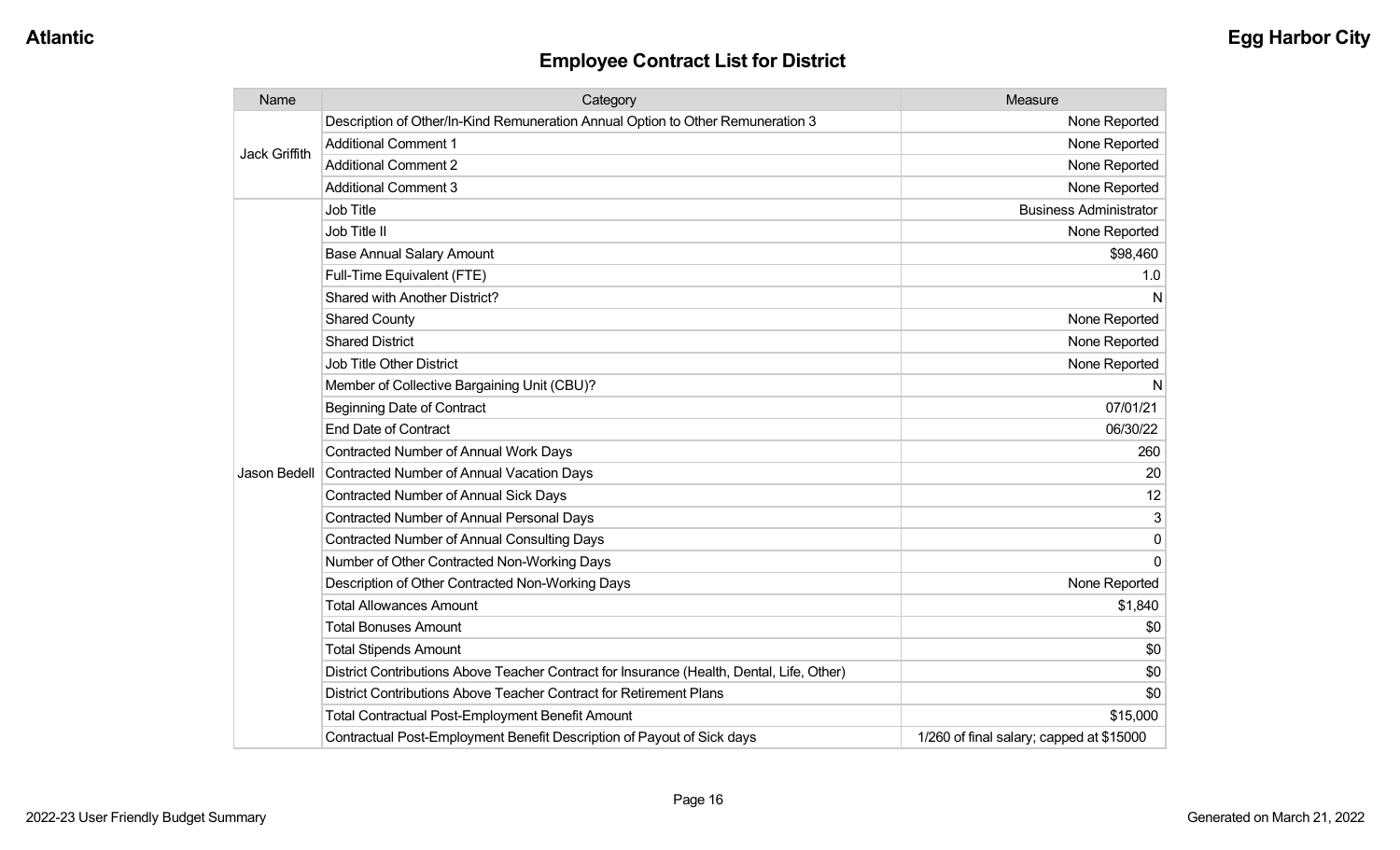| Name         | Category                                                                                 | Measure                                 |
|--------------|------------------------------------------------------------------------------------------|-----------------------------------------|
|              | Contractual Post-Employment Benefit Description of Payout of Vacation days               | none                                    |
|              | Contractual Post-Employment Benefit Description of Payout of Personal days               | none                                    |
|              | Contractual Post-Employment Benefit Description of Other Benefits 1                      | None Reported                           |
|              | Contractual Post-Employment Benefit Description of Other Benefits 2                      | None Reported                           |
|              | Contractual Post-Employment Benefit Description of Other Benefits 3                      | None Reported                           |
|              | <b>Total Other/In-Kind Remuneration Amount</b>                                           | \$0                                     |
|              | Description of Other/In-Kind Remuneration Annual Option to Buyback Sick Time in Cash     | None Reported                           |
| Jason Bedell | Description of Other/In-Kind Remuneration Annual Option to Buyback Vacation Time in Cash | None Reported                           |
|              | Description of Other/In-Kind Remuneration Annual Option to Buyback Personal Time in Cash | None Reported                           |
|              | Description of Other/In-Kind Remuneration Annual Option to Other Remuneration 1          | None Reported                           |
|              | Description of Other/In-Kind Remuneration Annual Option to Other Remuneration 2          | None Reported                           |
|              | Description of Other/In-Kind Remuneration Annual Option to Other Remuneration 3          | None Reported                           |
|              | <b>Additional Comment 1</b>                                                              | None Reported                           |
|              | <b>Additional Comment 2</b>                                                              | None Reported                           |
|              | <b>Additional Comment 3</b>                                                              | None Reported                           |
|              | Job Title                                                                                | Coordinator/Director/Manager/Supervisor |
|              | Job Title II                                                                             | <b>Facilities Manager</b>               |
|              | <b>Base Annual Salary Amount</b>                                                         | \$86,362                                |
|              | Full-Time Equivalent (FTE)                                                               | 1.0                                     |
|              | <b>Shared with Another District?</b>                                                     | N                                       |
|              | <b>Shared County</b>                                                                     | None Reported                           |
| Jon Wheeler  | <b>Shared District</b>                                                                   | None Reported                           |
|              | <b>Job Title Other District</b>                                                          | None Reported                           |
|              | Member of Collective Bargaining Unit (CBU)?                                              | N                                       |
|              | <b>Beginning Date of Contract</b>                                                        | 07/01/21                                |
|              | <b>End Date of Contract</b>                                                              | 06/30/22                                |
|              | Contracted Number of Annual Work Days                                                    | 260                                     |
|              | <b>Contracted Number of Annual Vacation Days</b>                                         | 20                                      |
|              | <b>Contracted Number of Annual Sick Days</b>                                             | 12                                      |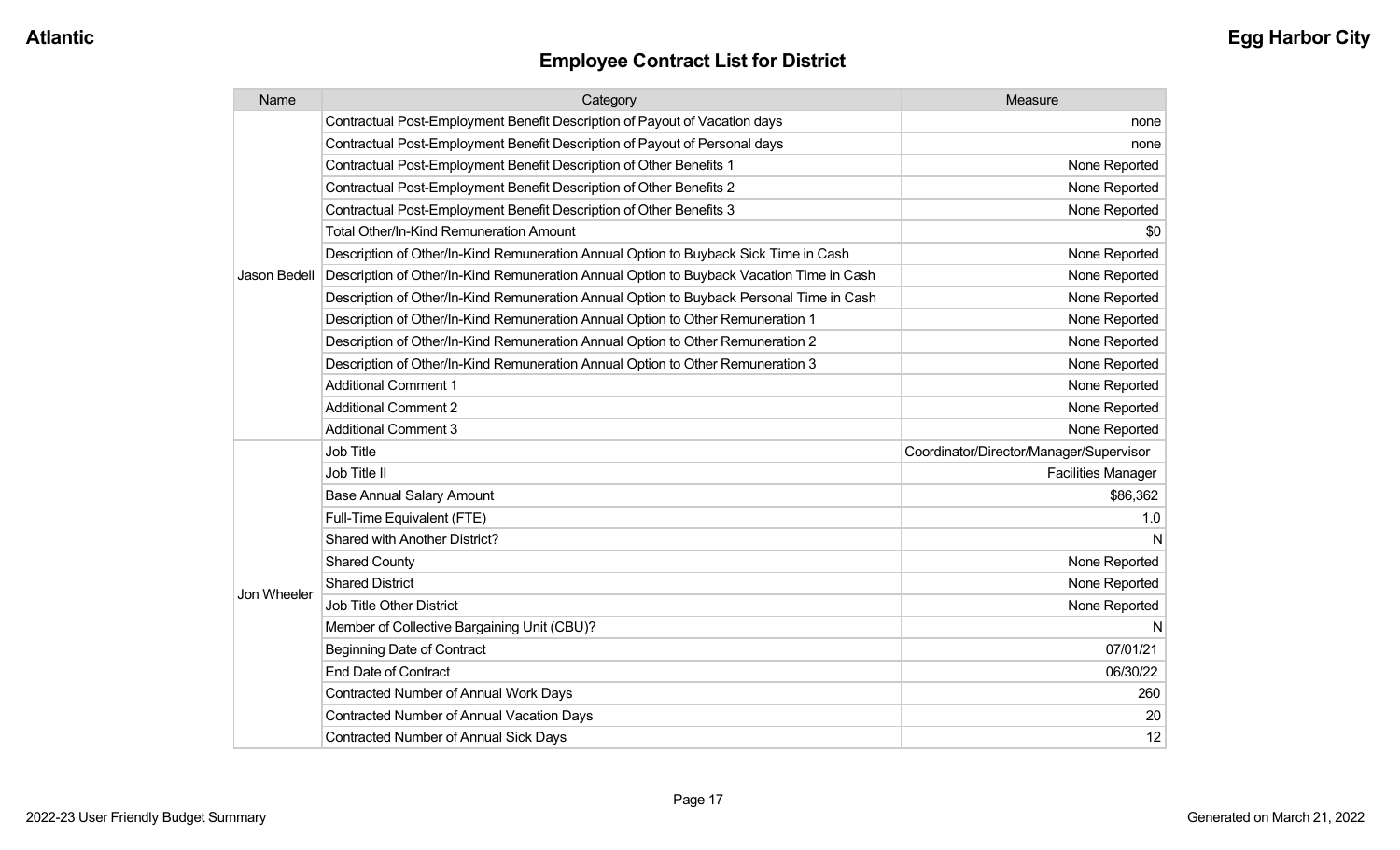| Name        | Category                                                                                  | Measure                               |
|-------------|-------------------------------------------------------------------------------------------|---------------------------------------|
|             | <b>Contracted Number of Annual Personal Days</b>                                          | 3                                     |
|             | <b>Contracted Number of Annual Consulting Days</b>                                        | $\mathbf 0$                           |
|             | Number of Other Contracted Non-Working Days                                               | $\mathbf 0$                           |
|             | Description of Other Contracted Non-Working Days                                          | None Reported                         |
|             | <b>Total Allowances Amount</b>                                                            | \$2,400                               |
|             | <b>Total Bonuses Amount</b>                                                               | \$0                                   |
|             | <b>Total Stipends Amount</b>                                                              | \$0                                   |
|             | District Contributions Above Teacher Contract for Insurance (Health, Dental, Life, Other) | \$0                                   |
|             | District Contributions Above Teacher Contract for Retirement Plans                        | \$0                                   |
|             | <b>Total Contractual Post-Employment Benefit Amount</b>                                   | \$10,000                              |
|             | Contractual Post-Employment Benefit Description of Payout of Sick days                    | In accordance with teacher's contract |
|             | Contractual Post-Employment Benefit Description of Payout of Vacation days                | none                                  |
| Jon Wheeler | Contractual Post-Employment Benefit Description of Payout of Personal days                | none                                  |
|             | Contractual Post-Employment Benefit Description of Other Benefits 1                       | None Reported                         |
|             | Contractual Post-Employment Benefit Description of Other Benefits 2                       | None Reported                         |
|             | Contractual Post-Employment Benefit Description of Other Benefits 3                       | None Reported                         |
|             | <b>Total Other/In-Kind Remuneration Amount</b>                                            | \$0                                   |
|             | Description of Other/In-Kind Remuneration Annual Option to Buyback Sick Time in Cash      | None Reported                         |
|             | Description of Other/In-Kind Remuneration Annual Option to Buyback Vacation Time in Cash  | None Reported                         |
|             | Description of Other/In-Kind Remuneration Annual Option to Buyback Personal Time in Cash  | None Reported                         |
|             | Description of Other/In-Kind Remuneration Annual Option to Other Remuneration 1           | None Reported                         |
|             | Description of Other/In-Kind Remuneration Annual Option to Other Remuneration 2           | None Reported                         |
|             | Description of Other/In-Kind Remuneration Annual Option to Other Remuneration 3           | None Reported                         |
|             | <b>Additional Comment 1</b>                                                               | None Reported                         |
|             | <b>Additional Comment 2</b>                                                               | None Reported                         |
|             | <b>Additional Comment 3</b>                                                               | None Reported                         |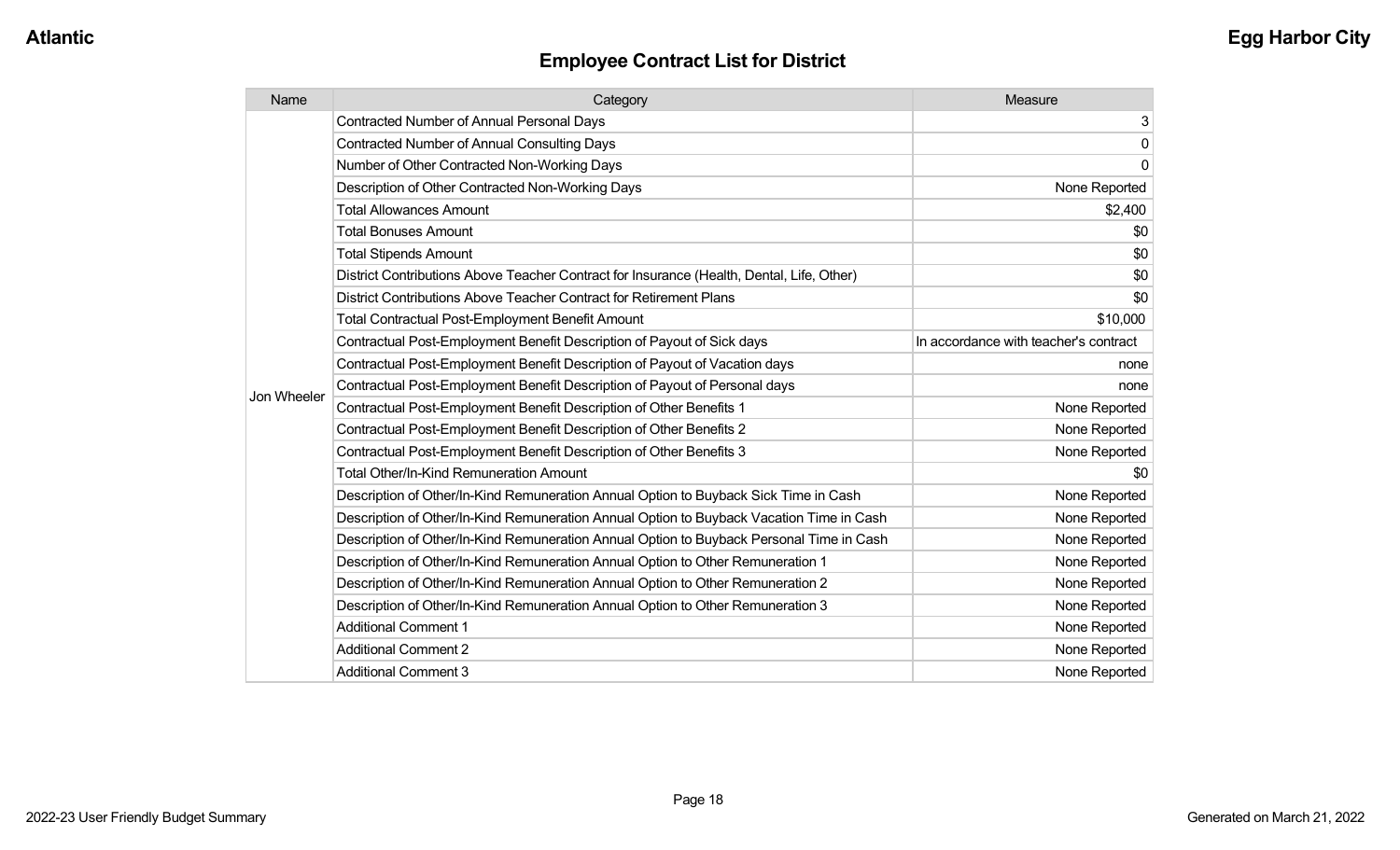| Name              | Category                                                                                  | Measure                               |
|-------------------|-------------------------------------------------------------------------------------------|---------------------------------------|
|                   | <b>Job Title</b>                                                                          | Information Technology                |
|                   | Job Title II                                                                              | None Reported                         |
|                   | <b>Base Annual Salary Amount</b>                                                          | \$85,081                              |
|                   | Full-Time Equivalent (FTE)                                                                | 1.0                                   |
|                   | Shared with Another District?                                                             | N                                     |
|                   | <b>Shared County</b>                                                                      | None Reported                         |
|                   | <b>Shared District</b>                                                                    | None Reported                         |
|                   | <b>Job Title Other District</b>                                                           | None Reported                         |
|                   | Member of Collective Bargaining Unit (CBU)?                                               | N                                     |
|                   | <b>Beginning Date of Contract</b>                                                         | 07/01/21                              |
|                   | <b>End Date of Contract</b>                                                               | 06/30/22                              |
|                   | <b>Contracted Number of Annual Work Days</b>                                              | 260                                   |
|                   | <b>Contracted Number of Annual Vacation Days</b>                                          | 20                                    |
|                   | <b>Contracted Number of Annual Sick Days</b>                                              | 12                                    |
| <b>Matt Gross</b> | <b>Contracted Number of Annual Personal Days</b>                                          | 3                                     |
|                   | <b>Contracted Number of Annual Consulting Days</b>                                        | $\Omega$                              |
|                   | Number of Other Contracted Non-Working Days                                               | $\Omega$                              |
|                   | Description of Other Contracted Non-Working Days                                          | None Reported                         |
|                   | <b>Total Allowances Amount</b>                                                            | \$400                                 |
|                   | <b>Total Bonuses Amount</b>                                                               | \$0                                   |
|                   | <b>Total Stipends Amount</b>                                                              | \$0                                   |
|                   | District Contributions Above Teacher Contract for Insurance (Health, Dental, Life, Other) | \$0                                   |
|                   | District Contributions Above Teacher Contract for Retirement Plans                        | \$0                                   |
|                   | <b>Total Contractual Post-Employment Benefit Amount</b>                                   | \$10,000                              |
|                   | Contractual Post-Employment Benefit Description of Payout of Sick days                    | In accordance with teacher's contract |
|                   | Contractual Post-Employment Benefit Description of Payout of Vacation days                | none                                  |
|                   | Contractual Post-Employment Benefit Description of Payout of Personal days                | none                                  |
|                   | Contractual Post-Employment Benefit Description of Other Benefits 1                       | None Reported                         |
|                   | Contractual Post-Employment Benefit Description of Other Benefits 2                       | None Reported                         |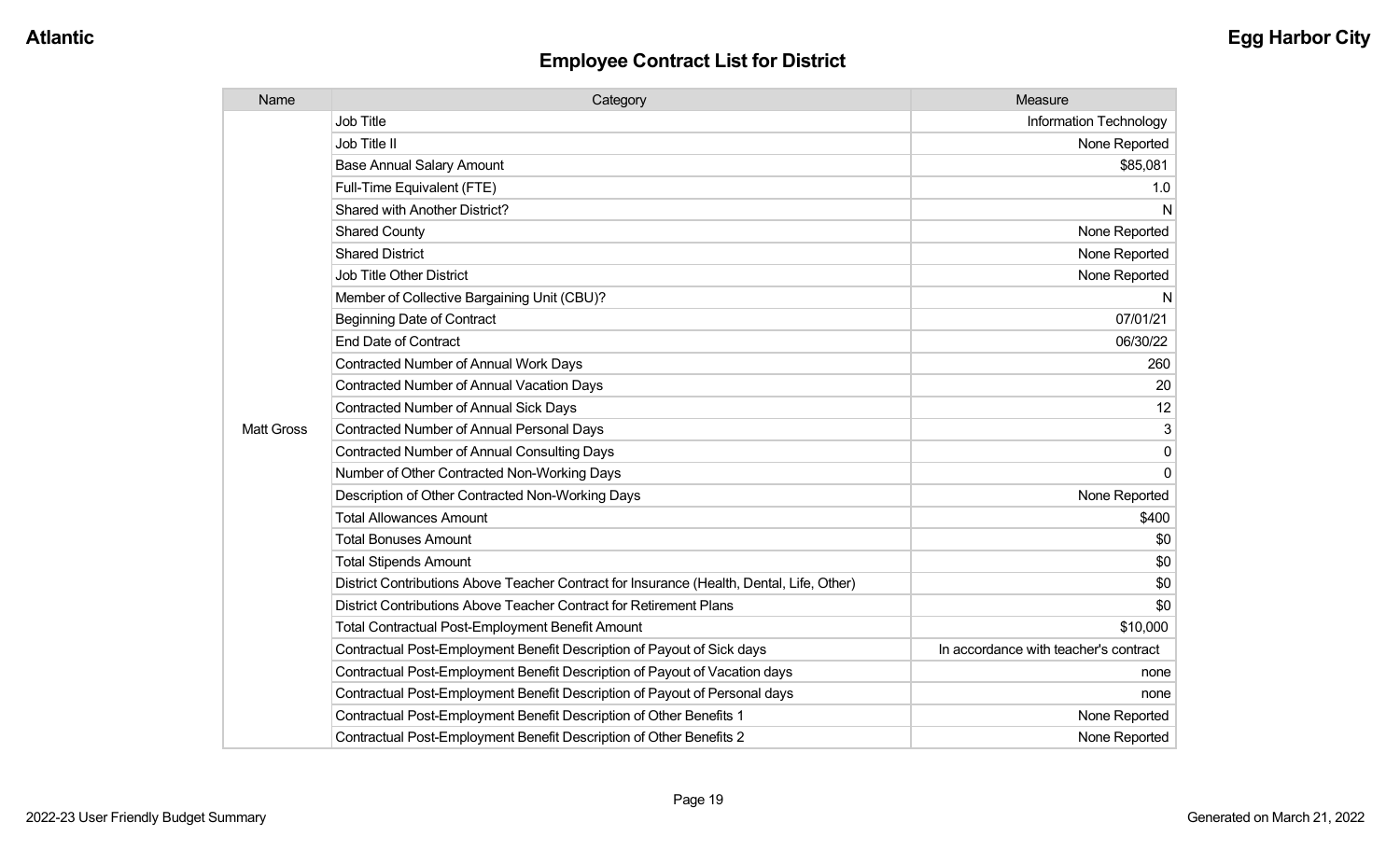| Name                  | Category                                                                                 | Measure                                 |
|-----------------------|------------------------------------------------------------------------------------------|-----------------------------------------|
|                       | Contractual Post-Employment Benefit Description of Other Benefits 3                      | None Reported                           |
|                       | <b>Total Other/In-Kind Remuneration Amount</b>                                           | \$0                                     |
|                       | Description of Other/In-Kind Remuneration Annual Option to Buyback Sick Time in Cash     | None Reported                           |
|                       | Description of Other/In-Kind Remuneration Annual Option to Buyback Vacation Time in Cash | None Reported                           |
|                       | Description of Other/In-Kind Remuneration Annual Option to Buyback Personal Time in Cash | None Reported                           |
| <b>Matt Gross</b>     | Description of Other/In-Kind Remuneration Annual Option to Other Remuneration 1          | None Reported                           |
|                       | Description of Other/In-Kind Remuneration Annual Option to Other Remuneration 2          | None Reported                           |
|                       | Description of Other/In-Kind Remuneration Annual Option to Other Remuneration 3          | None Reported                           |
|                       | <b>Additional Comment 1</b>                                                              | None Reported                           |
|                       | <b>Additional Comment 2</b>                                                              | None Reported                           |
|                       | <b>Additional Comment 3</b>                                                              | None Reported                           |
|                       | <b>Job Title</b>                                                                         | Coordinator/Director/Manager/Supervisor |
|                       | Job Title II                                                                             | <b>Early Learning Supervisor</b>        |
|                       | <b>Base Annual Salary Amount</b>                                                         | \$89,721                                |
|                       | Full-Time Equivalent (FTE)                                                               | 1.0                                     |
|                       | Shared with Another District?                                                            | N                                       |
|                       | <b>Shared County</b>                                                                     | None Reported                           |
|                       | <b>Shared District</b>                                                                   | None Reported                           |
|                       | <b>Job Title Other District</b>                                                          | None Reported                           |
|                       | Member of Collective Bargaining Unit (CBU)?                                              | N                                       |
| <b>Tara Macchione</b> | <b>Beginning Date of Contract</b>                                                        | 07/01/21                                |
|                       | <b>End Date of Contract</b>                                                              | 06/30/22                                |
|                       | <b>Contracted Number of Annual Work Days</b>                                             | 260                                     |
|                       | <b>Contracted Number of Annual Vacation Days</b>                                         | 20                                      |
|                       | <b>Contracted Number of Annual Sick Days</b>                                             | 12                                      |
|                       | <b>Contracted Number of Annual Personal Days</b>                                         | 3                                       |
|                       | <b>Contracted Number of Annual Consulting Days</b>                                       | $\pmb{0}$                               |
|                       | Number of Other Contracted Non-Working Days                                              | 0                                       |
|                       | Description of Other Contracted Non-Working Days                                         | None Reported                           |